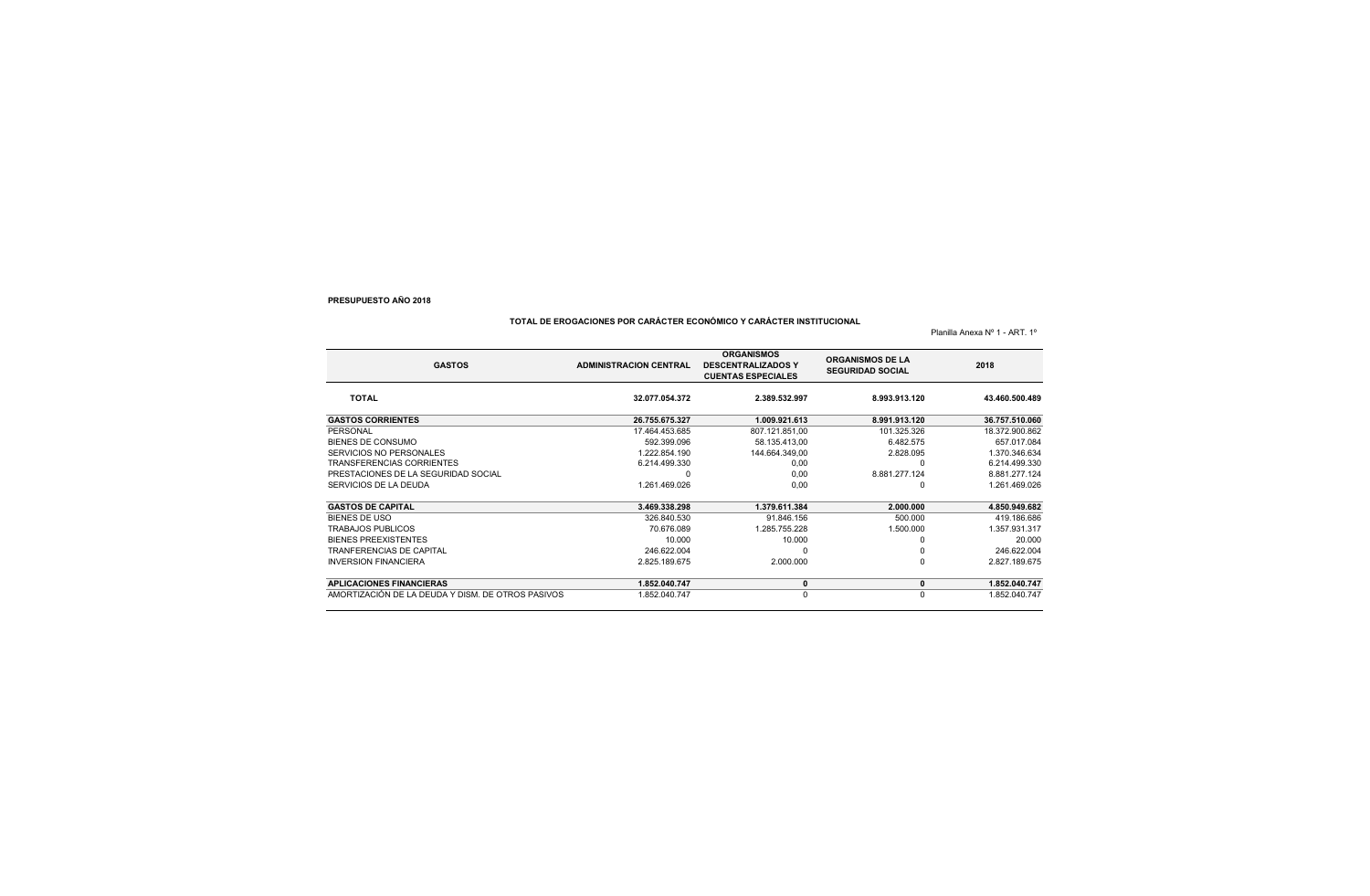### **GASTOS DE LA ADMINISTRACION CENTRAL**

### Planilla Anexa Nº 2- ART. 1º

### **POR CARÁCTER INSTITUCIONAL Y POR OBJETO**

| Jurisdicciones / Entidades                  | <b>GASTO EN</b><br><b>PERSONAL</b> | <b>BIENES DE</b><br><b>CONSUMO</b> | <b>SERVICIOS NO</b><br><b>PERSONALES</b> | <b>BIENES DE USO</b> | <b>TRABAJOS</b><br><b>PUBLICOS</b> | <b>BIENES PREEXIST.</b> | TRANSF.<br><b>TRANSF. DE</b><br><b>CORRIENTES</b><br><b>CAPITAL</b> |             | <b>INVERSION</b><br><b>FINANCIERA</b> | <b>SS. DE LA DEUDA Y</b><br><b>DISM. DE OTROS</b><br><b>PASIVOS</b> | <b>TOTAL 2018</b> |
|---------------------------------------------|------------------------------------|------------------------------------|------------------------------------------|----------------------|------------------------------------|-------------------------|---------------------------------------------------------------------|-------------|---------------------------------------|---------------------------------------------------------------------|-------------------|
| <b>TOTAL</b>                                | 17.464.453.685                     | 592.399.096                        | 1.222.854.190                            | 326.840.530          | 70.676.089                         | 10.000                  | 6.214.499.330                                                       | 246.622.004 | 2.825.189.675                         | 3.113.509.773                                                       | 32.077.054.372    |
| GOBERNACIÓN                                 | 25.638.618                         | 5.780.000                          | 2.034.418                                | 1.934.000            |                                    |                         |                                                                     |             |                                       |                                                                     | 35.387.036        |
| FISCALÍA DE ESTADO                          | 21.241.448                         | 449.850                            | 687.000                                  | 1.130.000            |                                    |                         |                                                                     |             |                                       |                                                                     | 23.508.298        |
| PODER JUDICIAL                              | 1.879.434.321                      | 7.091.049                          | 19.402.376                               | 4.979.293            | 20.616.089                         | 10.000                  |                                                                     |             |                                       |                                                                     | 1.931.533.128     |
| CONSEJO DE LA MAGISTRATURA                  | 7.907.404                          | 120,000                            | 60,000                                   | 60,000               |                                    |                         |                                                                     |             |                                       |                                                                     | 8.147.404         |
| TRIBUNAL DE CUENTAS                         | 80.355.489                         | 1.444.000                          | 8.289.900                                | 4.015.000            | 22.260.000                         |                         |                                                                     |             |                                       |                                                                     | 116.364.389       |
| MINISTERIO DE GOBIERNO                      | 279.947.672                        | 16,500,000                         | 19.836.713                               | 14.705.000           |                                    |                         | 158.200.000                                                         |             |                                       |                                                                     | 489.189.385       |
| JEFATURA DE POLICÍA                         | 3.067.717.534                      | 125.183.827                        | 78.832.490                               | 52.048.097           |                                    |                         |                                                                     |             |                                       |                                                                     | 3.323.781.948     |
| MINISTERIO DE ECONOMÍA. FINANZAS E INFRAEST | 118.630.869                        | 6.646.965                          | 103.688.748                              | 6.184.165            |                                    |                         | 64.150.530                                                          |             |                                       |                                                                     | 299.301.277       |
| CONSEJO AGRARIO PROVINCIAL                  | 78.060.335                         | 6.300.000                          | 6.300.000                                | 6.200.000            | 27,800,000                         |                         | 5.000.000                                                           |             | 5.500.000                             |                                                                     | 135.160.335       |
| CONSEJO PROVINCIAL DE EDUCACIÓN             | 7.904.671.095                      | 91.160.000                         | 340.052.000                              | 96.758.000           |                                    |                         | 1.175.547.300                                                       |             |                                       |                                                                     | 9.608.188.395     |
| MINISTERIO DE DESARROLLO SOCIAL             | 434.711.320                        | 25.114.624                         | 58.916.156                               | 14.322.000           |                                    |                         | 824.007.305                                                         | 26.300.000  |                                       |                                                                     | 1.383.371.405     |
| MINISTERIO SECRETARIA GRAL, GOBERNACIÓN     | 121.567.347                        | 11.817.385                         | 81.394.400                               | 70.775.000           |                                    |                         | 19,500,000                                                          | 11.000.000  |                                       |                                                                     | 316.054.132       |
| CASA DE SANTA CRUZ                          | 13.091.030                         | 999.648                            | 6.275.568                                | 100,000              |                                    |                         |                                                                     |             |                                       |                                                                     | 20.466.246        |
| TRIBUNAL DE DISCIPLINA                      | 6.414.751                          | 105.989                            | 827.870                                  | 94.314               |                                    |                         |                                                                     |             |                                       |                                                                     | 7.442.924         |
| HONORABLE CÁMARA DE DIPUTADOS               | 442.625.153                        | 895.375                            | 12.560.162                               | 141.504              |                                    |                         | 6.151.200                                                           | 280.280     |                                       |                                                                     | 462.653.674       |
| MINISTERIO DE LA PRODUCCIÓN COM E IND       | 124.867.265                        | 5.781.668                          | 15.248.402                               | 6.298.209            |                                    |                         | 1.901.578                                                           | 3.000.000   | 18.842.800                            |                                                                     | 175.939.922       |
| JEFATURA DE GABINETE                        | 821.489                            | 1.223.000                          | 1.065.000                                | 207.000              |                                    |                         |                                                                     |             |                                       |                                                                     | 3.316.489         |
| MINISTERIO DE SALUD Y AMBIENTE              | 2.856.750.545                      | 285.785.716                        | 467.382.987                              | 46.888.948           |                                    |                         | 113.906.520                                                         |             |                                       |                                                                     | 3.770.714.716     |
| OBLIGACIONES A/C, DEL TESORO                |                                    |                                    |                                          |                      |                                    |                         | 3.846.134.897                                                       | 206.041.724 | 2.800.846.875                         | 3.113.509.773                                                       | 9.966.533.269     |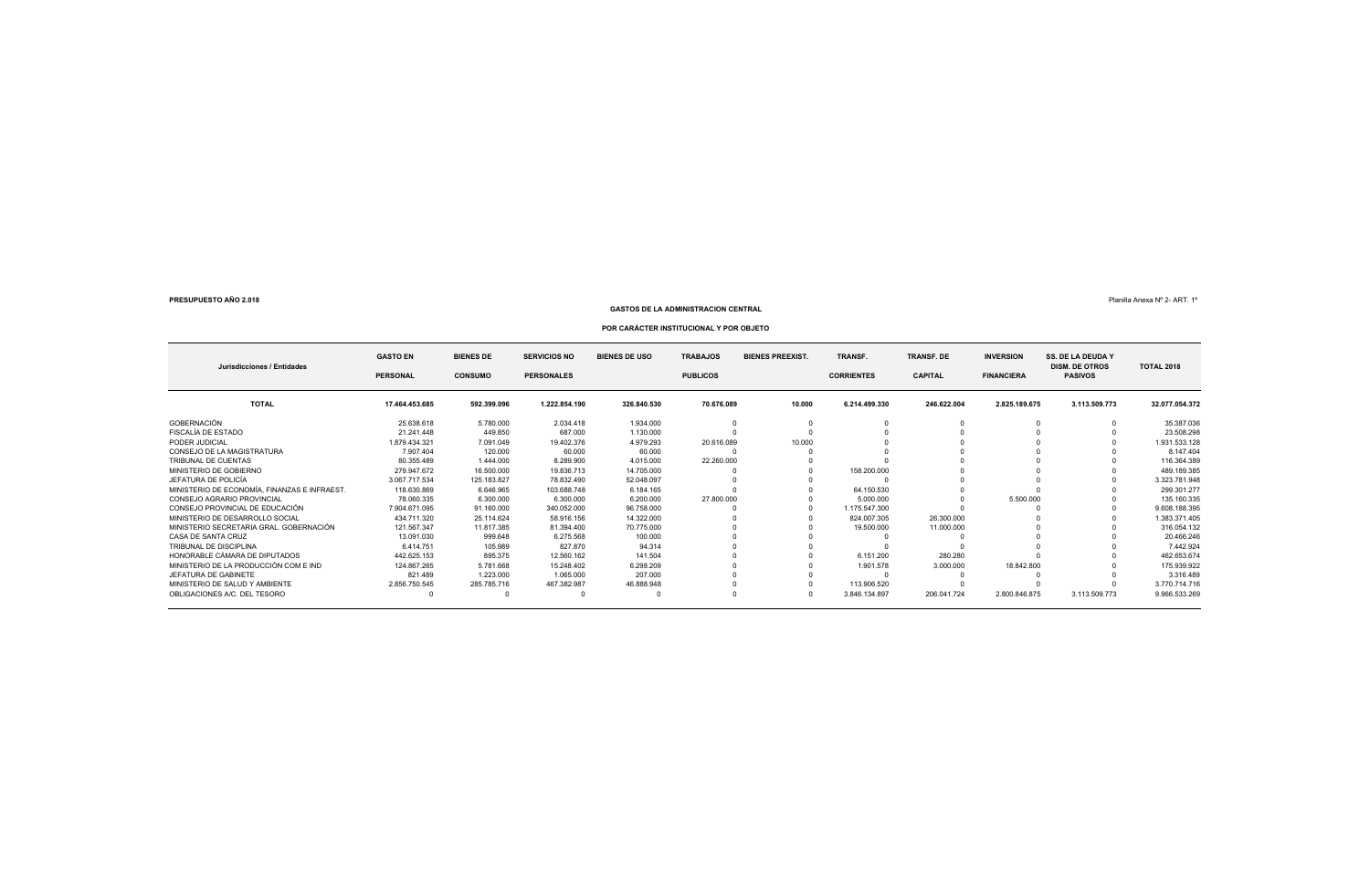Planilla Anexa Nº 3 - ART. 1º

**GASTOS DE LOS ORGANISMOS DESCENTRALIZADOS Y CUENTAS ESPECIALES**

### **POR SU CARÁCTER INSTITUCIONAL Y POR OBJETO**

| Jurisdicciones / Entidades   | <b>GASTO EN</b><br><b>PERSONAL</b> | <b>BIENES DE</b><br><b>CONSUMO</b> | <b>SERVICIOS NO</b><br><b>PERSONALES</b> | <b>BIENES DE USO</b> | <b>TRABAJOS PUBLICOS</b> | <b>BIENES</b><br>PREEXIST. | TRANSF.<br><b>CORRIENTES</b> | <b>TRANSF. DE</b><br><b>CAPITAL</b> | <b>INVERSION</b><br><b>FINANCIERA</b> | <b>SS. DE LA DEUDA Y</b><br><b>DISM. DE OTROS</b><br><b>PASIVOS</b> | <b>TOTAL 2018</b> |
|------------------------------|------------------------------------|------------------------------------|------------------------------------------|----------------------|--------------------------|----------------------------|------------------------------|-------------------------------------|---------------------------------------|---------------------------------------------------------------------|-------------------|
| <b>TOTAL</b>                 | 807.121.851                        | 58.135.413,000                     | 144.664.349                              | 91.846.156           | 1.285.755.228            | 10.000                     | 0                            | $\Omega$                            | 2.000.000                             |                                                                     | 2.389.532.997     |
| ESCRIBANÍA MAYOR DE GOBIERNO |                                    | 425.000                            | 225.000                                  | 415.000              | 235,000                  |                            |                              |                                     |                                       |                                                                     | 1.300.000         |
| FONDO DEL PODER JUDICIAL     |                                    | 12.150.141                         | 23.337.167                               | 9.544.991            | 18.327.599               | 10,000                     |                              |                                     |                                       |                                                                     | 63.369.898        |
| P.RE.P.A.P.                  |                                    | 876,440                            | 708,000                                  | 77.000               |                          |                            |                              |                                     |                                       |                                                                     | 1.661.440         |
| A.G.V.P.                     | 387.569.725                        | 1.800.000                          | 11.000.000                               | 32.972.600           | 108.404.400              |                            |                              |                                     |                                       |                                                                     | 541.746.725       |
| I.D.U.V.                     | 130.461.806                        | 3.988.760                          | 11.237.471                               | 1.896.320            | 1.063.302.979            |                            |                              |                                     | 2.000.000                             |                                                                     | 1.212.887.336     |
| U.E.P.A.O.M.R.E.E.           | 3.074.418                          | 6.681.633                          | 53.884.108                               | 122.196              |                          |                            |                              |                                     |                                       |                                                                     | 63.762.355        |
| ARANCEL, HOSPITALARIO        | 56.672.534                         | 14.699.436                         | 11.458.520                               | 2.945.552            |                          |                            |                              |                                     |                                       |                                                                     | 85.776.042        |
| FONDO PROV. DE PESCA         |                                    | 2.065.925                          | 8.851.050                                | 2.297.513            |                          |                            |                              |                                     |                                       |                                                                     | 13.214.488        |
| Un.E.Po.S.C.                 | 58.628.948                         | 7.652.758                          | 4.379.700                                | 24.635.664           | 94.885.250               |                            |                              |                                     |                                       |                                                                     | 190.182.320       |
| U.E.P.A.H.R.S.C.             | 200,000                            |                                    |                                          |                      |                          |                            |                              |                                     |                                       |                                                                     | 200.000           |
| I.E.S.C.                     | 71.390.500                         | 6.295.320                          | 14.257.253                               | 6.939.320            |                          |                            |                              |                                     |                                       |                                                                     | 98.882.393        |
| A.S.I.P                      | 99.123.920                         | 1.500.000                          | 5.326.080                                | 10.000.000           | 600.000                  |                            |                              |                                     |                                       |                                                                     | 116.550.000       |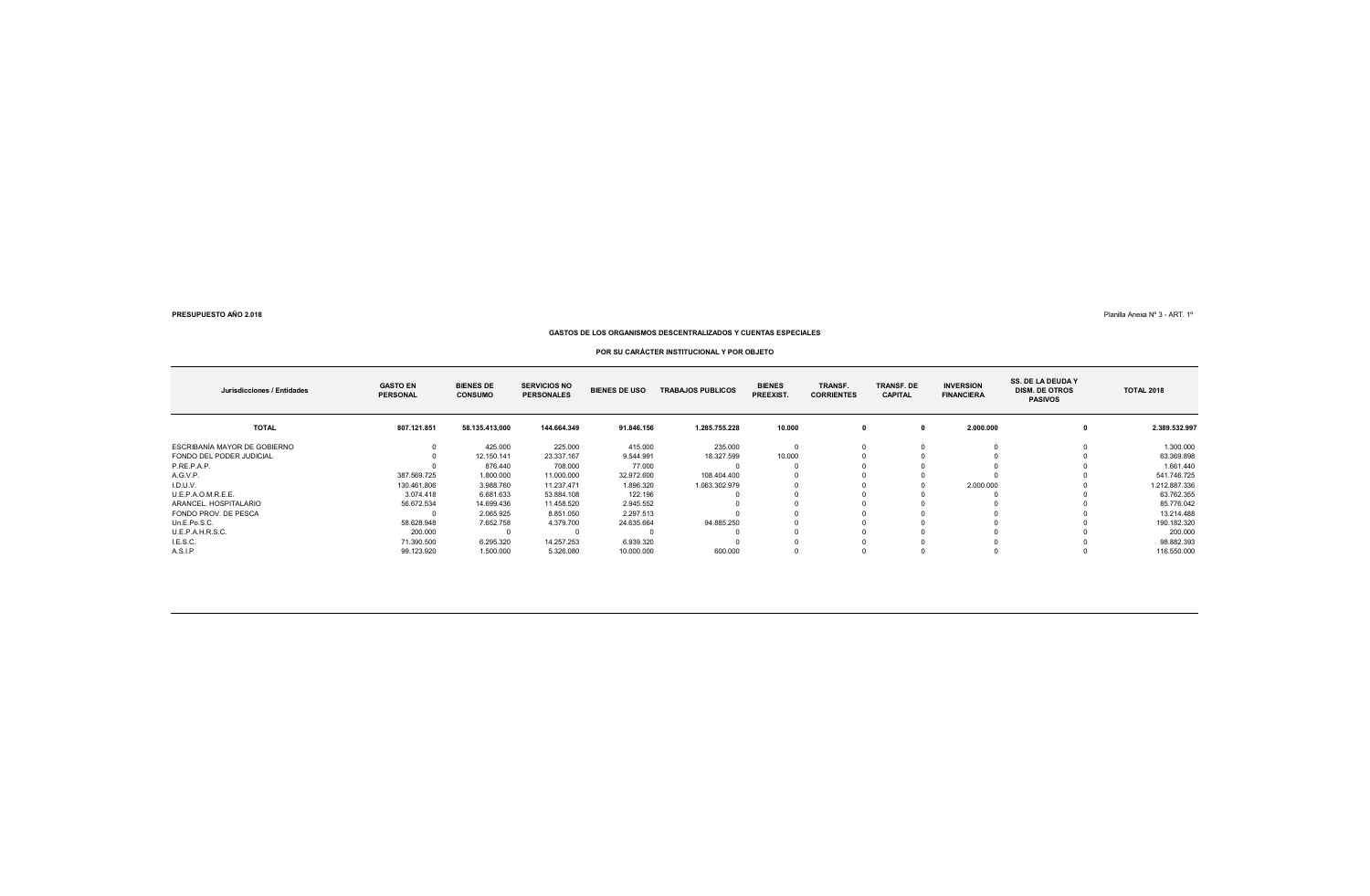Planilla Anexa Nº 4 - ART. 1º

### **GASTOS DE LOS ORGANISMOS DE LA SEGURIDAD SOCIAL**

**POR CARÁCTER INSTITUCIONAL Y POR OBJETO**

| Jurisdicciones / Entidades | <b>GASTO EN</b><br><b>PERSONAL</b> | <b>BIENES DE</b><br><b>SERVICIOS NO</b><br><b>CONSUMO</b><br><b>PERSONALES</b> |           | <b>BIENES DE USO</b> | <b>TRABAJOS</b><br><b>PUBLICOS</b> | <b>BIENES</b><br>PREEXIST. | <b>TRANSF. CORRIENTES</b> | <b>TRANSF. DE</b><br><b>CAPITAL</b> | <b>INVERSION</b><br><b>FINANCIERA</b> | <b>SS. DE LA DEUDA Y</b><br><b>DISM. DE OTROS</b><br><b>PASIVOS</b> | <b>TOTAL 2018</b> |
|----------------------------|------------------------------------|--------------------------------------------------------------------------------|-----------|----------------------|------------------------------------|----------------------------|---------------------------|-------------------------------------|---------------------------------------|---------------------------------------------------------------------|-------------------|
| <b>TOTAL</b>               | 101.325.326                        | 6.482.575                                                                      | 2.828.095 | 500.000              | 1.500.000                          | $\overline{\phantom{a}}$   | 8.881.277.124             |                                     | . .                                   |                                                                     | 8.993.913.120     |
| CAJA DE PREVISIÓN SOCIAL   | 101.325.326                        | 6.482.575                                                                      | 2.828.095 | 500.000              | 1.500.000                          |                            | 8.881.277.124             | $\overline{\phantom{a}}$            |                                       |                                                                     | 8.993.913.120     |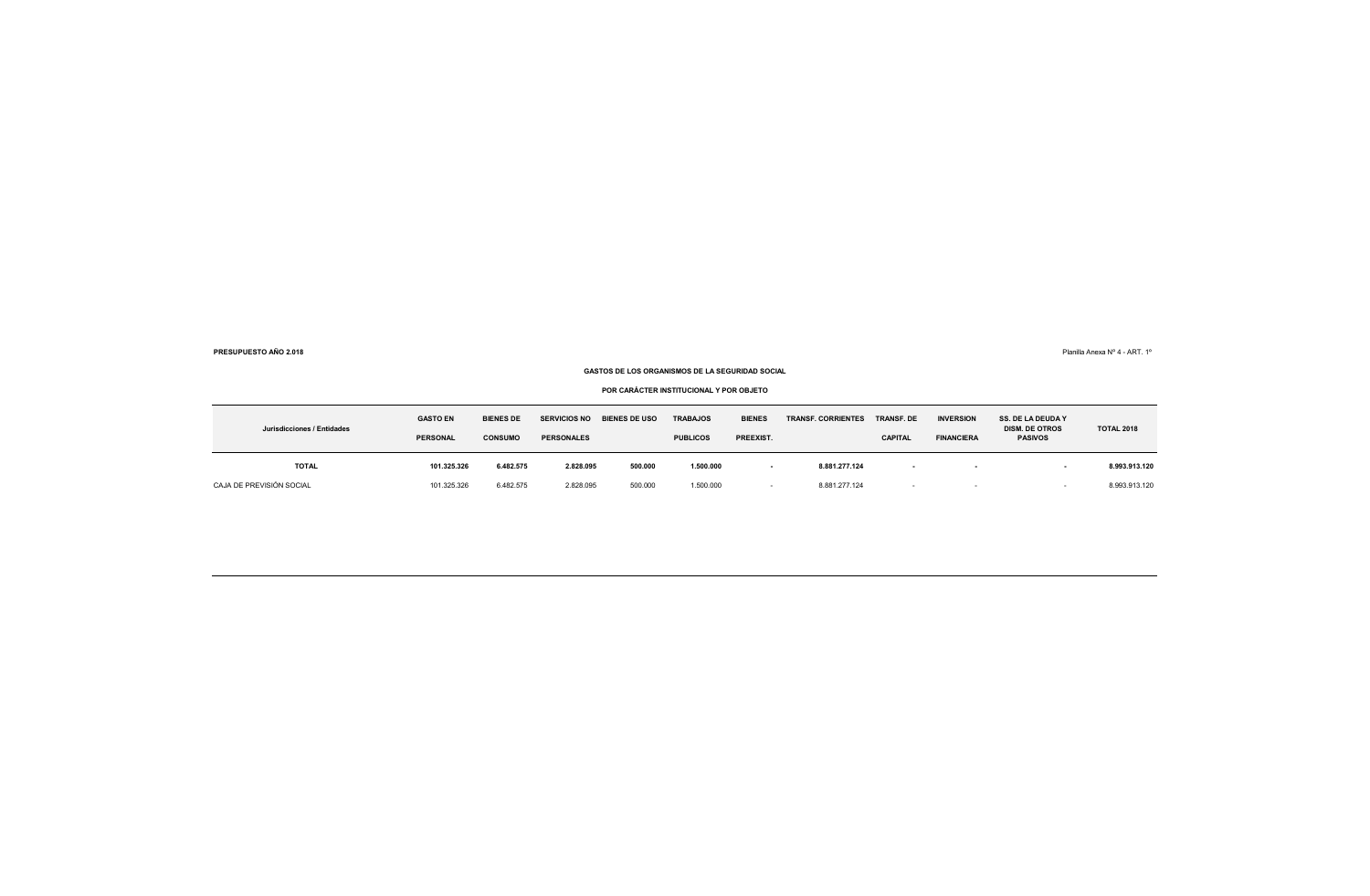### Planilla Anexa Nº 5 - ART. 2º

### **RECURSOSTOTAL 25.547.026.011 1.798.697.673 6.288.769.253 33.634.492.937 INGRESOS CORRIENTES 25.426.862.941 1.107.370.263 6.288.769.253 32.823.002.457** INGRESOS TRIBUTARIOS17.860.925.800 827.036.400 827.036.400 1.385.552.300 20.073.514.500 INGRESOS NO TRIBUTARIOS 6.593.535.443 272.833.863 <sup>0</sup> 6.866.369.306 CONTRIBUCIONES A LA SEGURIDAD SOCIAL <sup>0</sup> <sup>0</sup> 4.903.216.953 4.903.216.953 VENTA DE BIENES Y SERVICIOS DE ADM. PÚBLICAS**5** 1.500.000 **0 6.415.309** 1.500.000 0 0 6.415.309 INGRESOS DE OPERACIÓN 845.996.085 <sup>0</sup> <sup>0</sup> 845.996.085 RENTAS DE LA PROPIEDAD**D** and the contract of the contract of the contract of the contract of the contract of the contract of the contract of the contract of the contract of the contract of the contract of the contract of the contract of the co TRANSFERENCIAS CORRIENTES 81.490.304 <sup>0</sup> <sup>0</sup> 81.490.304 0**INGRESOS DE CAPITAL 120.163.070 656.643.579 <sup>0</sup> 776.806.649** RECURSOS PROPIOS DE CAPITAL $122.240$  0 0 122.240 TRANSFERENCIAS DE CAPITAL 117.432.000 656.593.579 <sup>0</sup> 774.025.579 VENTA DE ACC., PART. DE CAP. Y TITULOS VALORES <sup>0</sup> <sup>0</sup> <sup>0</sup> <sup>0</sup> RECUPERO DE PRÉSTAMOSexternal contracts to the contracts of the contracts of the contracts of the contracts of the contracts of the contracts of the contracts of the contracts of the contracts of the contracts of the contracts of the contract 0**FUENTES FINANCIERAS <sup>0</sup> 34.683.831 <sup>0</sup> 34.683.831** ENDEUDAMIENTO PÚBLICO <sup>0</sup> <sup>0</sup> <sup>0</sup> <sup>0</sup> OBTENCIÓN DE PRÉSTAMOS <sup>0</sup> <sup>0</sup> <sup>0</sup> <sup>0</sup> INCREMENTO DEL PATRIMONIO <sup>0</sup> <sup>0</sup> <sup>0</sup> <sup>0</sup> REMANENTE DE EJERCICIOS ANTERIORESS 0 34.683.831 0 34.683.831 **ADMINISTRACION CENTRALORGANISMOS DESCENTRALIZADOS Y CUENTAS ESPECIALESORGANISMOS DE LA SEGURIDAD SOCIALTOTAL 2018**

### **COMPOSICIÓN DE LOS RECURSOS POR CARÁCTER ECONÓMICO Y CARÁCTER INSTITUCIONAL**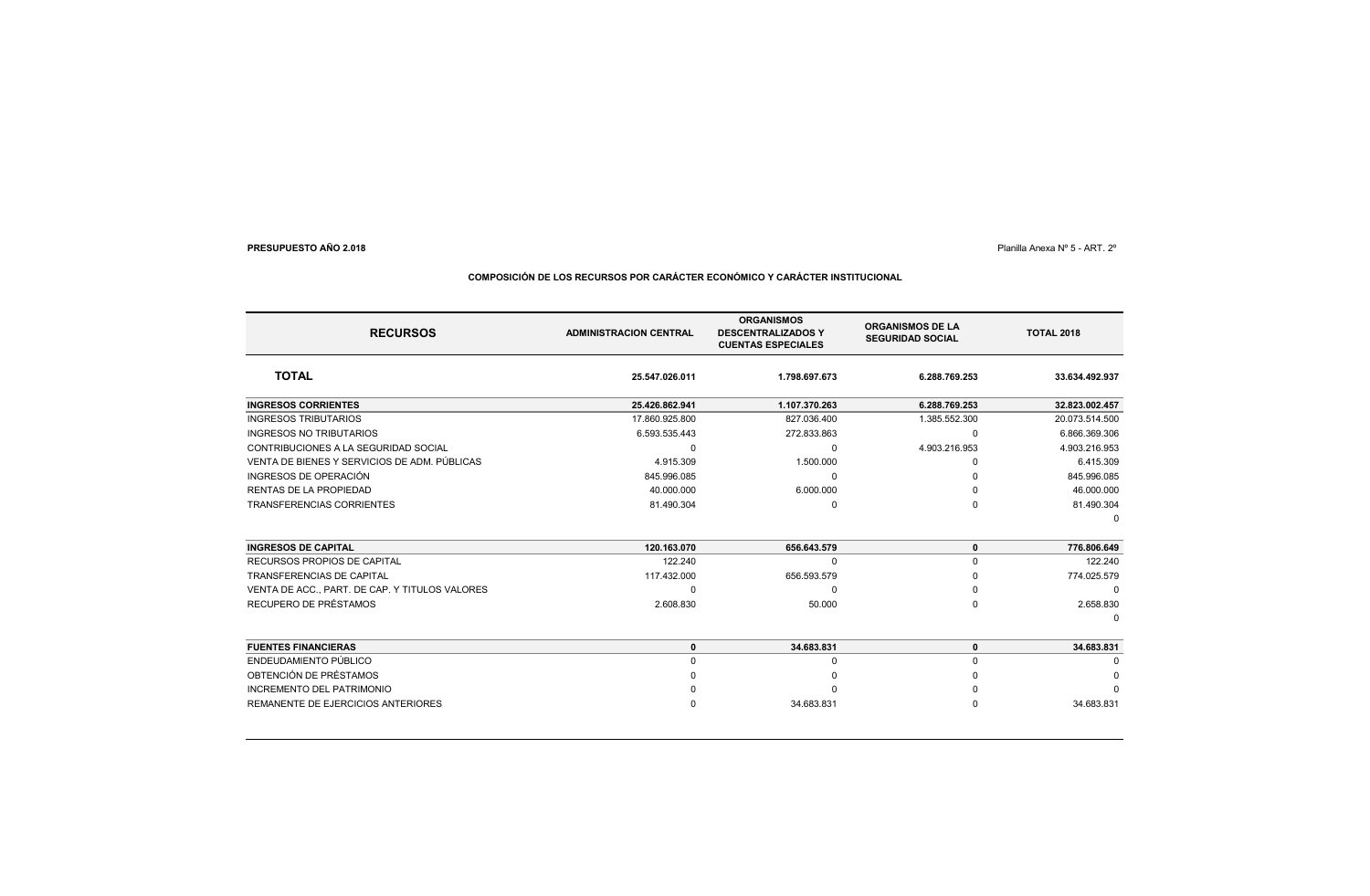### **RECURSOS ADMINISTRACION CENTRAL**

### Planilla Anexa Nº 6 - ART. 2º

### **CON AFECTACION ESPECÍFICA**

| Jurisdicciones / Recursos                    | <b>Ingresos Tributarios</b> | Ingresos No<br><b>Tributarios</b> | Contrib. Seg.<br>Social | Venta de Bs. y<br>Ss. de las Adm. | Rentas de la<br>Propiedad | Transf.<br><b>Corrientes</b> | <b>Recursos</b><br>Propios<br><b>Remanentes</b> | <b>Transf. de Capital</b> | Obt. de Prest. Inc.<br>de Pasivos | <b>Total 2018</b> |
|----------------------------------------------|-----------------------------|-----------------------------------|-------------------------|-----------------------------------|---------------------------|------------------------------|-------------------------------------------------|---------------------------|-----------------------------------|-------------------|
| <b>TOTAL</b>                                 | 3.172.968.613               | 858.147.487                       | 0                       | $\Omega$                          | 305.448.592               | 22.930.304                   |                                                 | 117.432.000<br>0          |                                   | 4.476.926.996     |
| GOBERNACIÓN                                  |                             |                                   |                         |                                   |                           |                              |                                                 |                           |                                   |                   |
| FISCALÍA DE ESTADO                           |                             |                                   |                         |                                   |                           |                              |                                                 |                           |                                   |                   |
| PODER JUDICIAL                               |                             |                                   |                         |                                   |                           |                              |                                                 |                           |                                   |                   |
| CONSEJO DE LA MAGISTRATURA                   |                             |                                   |                         |                                   |                           |                              |                                                 |                           |                                   |                   |
| TRIBUNAL DE CUENTAS                          |                             | 400.000                           |                         |                                   |                           |                              |                                                 |                           |                                   | 400.000           |
| MINISTERIO DE GOBIERNO                       |                             | 6.167.015                         |                         |                                   |                           |                              |                                                 |                           |                                   | 6.167.015         |
| JEFATURA DE POLICÍA                          |                             |                                   |                         |                                   |                           |                              |                                                 |                           |                                   |                   |
| MINISTERIO DE ECONOMÍA, FINANZAS E INFRAEST. |                             |                                   |                         |                                   |                           |                              |                                                 |                           |                                   |                   |
| CONSEJO AGRARIO PROVINCIAL                   |                             |                                   |                         |                                   |                           |                              |                                                 |                           |                                   |                   |
| CONSEJO PROVINCIAL DE EDUCACIÓN              | 1.021.300.000               |                                   |                         |                                   |                           |                              |                                                 |                           |                                   | 1.021.300.000     |
| MINISTERIO DE DESARROLLO SOCIAL              |                             | 3.000.000                         |                         |                                   | 152.724.296               | 22.930.304                   |                                                 |                           |                                   | 178.654.600       |
| MINISTERIO SECRETARIA  GRAL. GOBERNACIÓN     |                             |                                   |                         |                                   |                           |                              |                                                 |                           |                                   |                   |
| CASA DE SANTA CRUZ                           |                             |                                   |                         |                                   |                           |                              |                                                 |                           |                                   |                   |
| TRIBUNAL DE DISCIPLINA                       |                             |                                   |                         |                                   |                           |                              |                                                 |                           |                                   |                   |
| HONORABLE CÁMARA DE DIPUTADOS                |                             |                                   |                         |                                   |                           |                              |                                                 |                           |                                   |                   |
| MINISTERIO DE LA PRODUCCIÓN COM E IND        |                             | 326.463.427                       |                         |                                   |                           |                              |                                                 |                           |                                   | 326.463.427       |
| JEFATURA DE GABINETE                         |                             | 6.167.015                         |                         |                                   |                           |                              |                                                 |                           |                                   | 6.167.015         |
| MINISTERIO DE SALUD Y AMBIENTE               |                             | 138.352.164                       |                         |                                   | 152.724.296               |                              |                                                 |                           |                                   | 291.076.460       |
| OBLIGACIONES A/C. DEL TESORO                 | 2.151.668.613               | 377.597.867                       |                         |                                   |                           |                              |                                                 | 117.432.000               |                                   | 2.646.698.480     |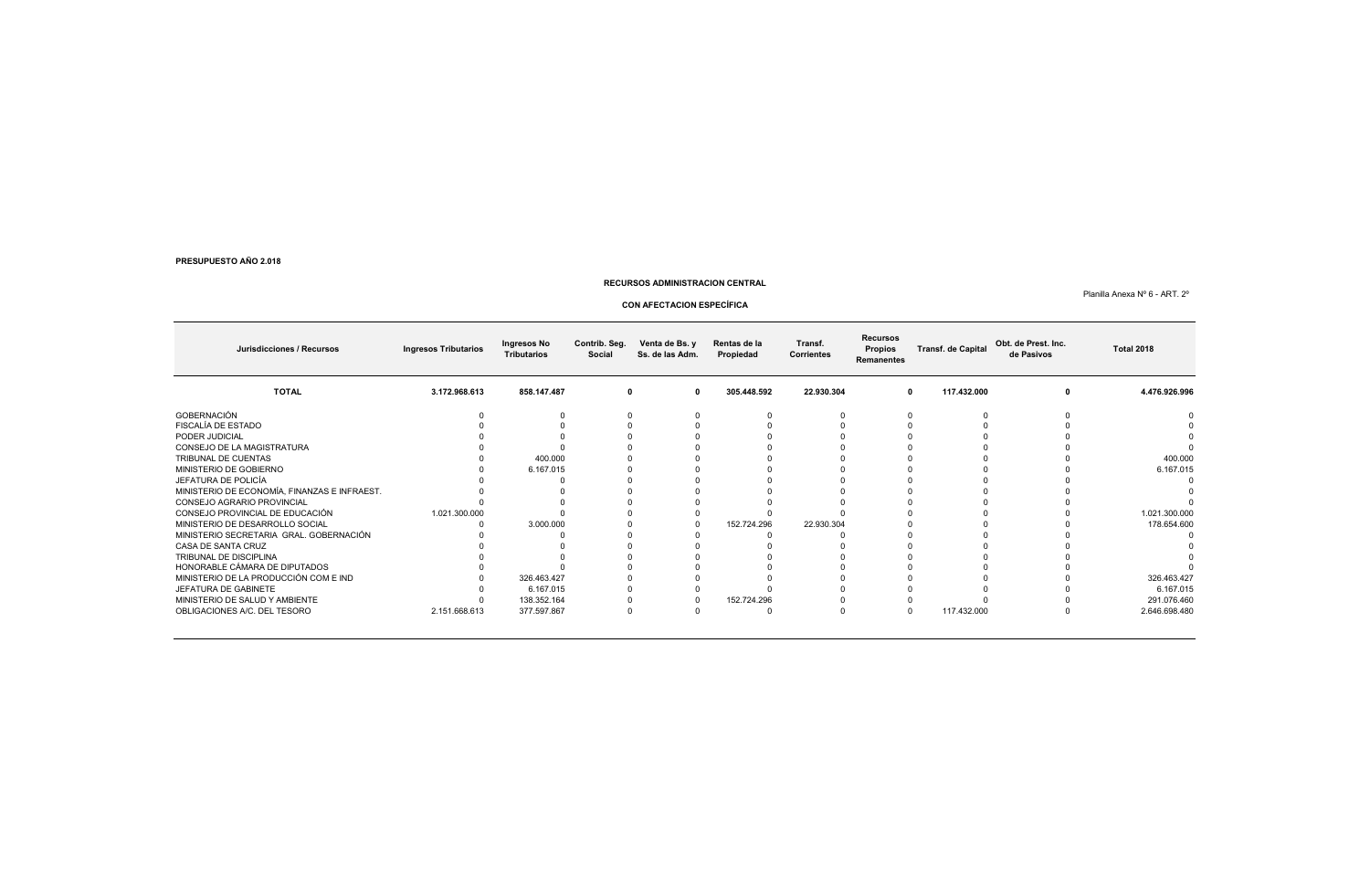8  $\blacksquare$  Planilla Anexa N° 7 - ART. 2°

### **RECURSOS DE LOS ORG. DESCENTRALIZADOS Y CTAS. ESPECIALES**

### **CON AFECTACIÓN ESPECÍFICA**

| Jurisdicciones / Recursos    | Ingresos<br><b>Tributarios</b> | Ingresos No<br><b>Tributarios</b> | Contrib. Seg.<br>Social     | Venta de Bs. y Ss.<br>de las Adm. | Rentas de la<br>Propiedad   | <b>Transf. Corrientes</b> | <b>Recursos Propios</b><br>de Capital | <b>Transf.</b> de Capital | Dismin. de la<br>Inversion<br><b>Financiera</b> | Obt. de Prest. Inc.<br>de Pasivos | Remanente Ej.<br><b>Anteriores</b> | <b>Total 2018</b>        |
|------------------------------|--------------------------------|-----------------------------------|-----------------------------|-----------------------------------|-----------------------------|---------------------------|---------------------------------------|---------------------------|-------------------------------------------------|-----------------------------------|------------------------------------|--------------------------|
| <b>TOTAL</b>                 | 827.036.400                    | 272.833.863                       | $\sim$                      | 1.500.000                         | 6.000.000                   | $\sim$                    | $\overline{\phantom{a}}$              | 656.593.579               | 50.000                                          | $\overline{\phantom{a}}$          | 34.683.831                         | 1.798.697.673            |
| ESCRIBANÍA MAYOR DE GOBIERNO | $\overline{\phantom{a}}$       | $\overline{\phantom{a}}$          | $\sim$                      | 1.300.000                         | $\overline{\phantom{a}}$    | $\overline{\phantom{a}}$  | $\overline{\phantom{a}}$              |                           | . .                                             | <b>.</b>                          | $\overline{\phantom{a}}$           | 1.300.000                |
| FONDO DEL PODER JUDICIAL     | $\overline{\phantom{a}}$       | 63.369.898                        | $\sim$                      | $\sim$                            | $\sim$                      | $\sim$                    | $\overline{\phantom{a}}$              | $\sim$                    | $\sim$                                          | $\sim$                            | $\sim$                             | 63.369.898               |
| P.RE.P.A.P.                  | $\overline{\phantom{a}}$       | 1.661.440                         |                             | $\sim$                            |                             | $\sim$                    | $\overline{\phantom{a}}$              | $\sim$                    | $\sim$                                          | $\sim$                            | $\sim$                             | 1.661.440                |
| A.G.V.P.                     | 172.977.000                    | 5.000.000                         | $\sim$                      | 200.000                           | 6.000.000                   | $\sim$                    | $\overline{\phantom{a}}$              | 120.000.000               | $\sim$                                          | $\sim$                            | $\overline{\phantom{a}}$           | 304.177.000              |
| I.D.U.V.                     | 526.709.400                    | $\overline{\phantom{a}}$          |                             | $\sim$                            | $\sim$                      | $\overline{\phantom{a}}$  | $\overline{\phantom{a}}$              | 536.593.579               | 50,000                                          | $\overline{\phantom{a}}$          | $\overline{\phantom{a}}$           | 1.063.352.979            |
| U.E.P.A.O.M.R.E.E.           | . .                            | $\overline{\phantom{a}}$          |                             | $\sim$                            | $\sim$                      | $\sim$                    | $\overline{\phantom{a}}$              | $\sim$                    | $\sim$                                          | $\sim$                            | $\overline{\phantom{a}}$           | $\overline{\phantom{a}}$ |
| ARANCELAMIENTO HOSPITALARIO  | $\overline{\phantom{a}}$       | 85.776.042                        |                             | $\sim$                            | $\sim$                      | $\sim$                    | $\overline{\phantom{a}}$              | $\sim$                    | $\sim$                                          | $\sim$                            | $\sim$                             | 85.776.042               |
| FONDO PROV. DE PESCA         | 10.800.000                     | 1.855.304                         |                             | $\sim$                            | $\sim$                      | $\sim$                    | $\overline{\phantom{a}}$              | $\sim$                    | $\sim$                                          | $\overline{\phantom{a}}$          | $\overline{\phantom{a}}$           | 12.655.304               |
| Un.E.Po.S.C.                 | $\overline{\phantom{a}}$       | 99.937.149                        | $\sim$                      | $\sim$                            | $\sim$                      | $\overline{\phantom{a}}$  | $\overline{\phantom{a}}$              | $\sim$                    |                                                 | $\overline{\phantom{a}}$          | 34.683.831                         | 134.620.980              |
| U.E.P.A.H.R.S.C.             | $\overline{\phantom{a}}$       | $\overline{\phantom{a}}$          |                             | $\sim$                            | $\sim$                      | $\sim$                    | $\overline{\phantom{a}}$              | $\sim$                    | <b><i><u>Part 1</u></i></b>                     | $\sim$                            | $\overline{\phantom{a}}$           | $\sim$                   |
| I.E.S.C.                     | $\sim$                         | 15.234.030                        | <b><i><u>Part 1</u></i></b> | $\sim$                            | <b><i><u>Part 1</u></i></b> | $\sim$                    | $\overline{\phantom{a}}$              | $\sim$                    | <b><i><u>Part 1</u></i></b>                     | $\sim$                            | $\sim$                             | 15.234.030               |
| A.S.I.P                      | 116.550.000                    | $\overline{\phantom{a}}$          | $\sim$                      | $\sim$                            | $\sim$                      | $\overline{\phantom{a}}$  | $\overline{\phantom{a}}$              | $\sim$                    | $\sim$                                          | $\sim$                            | $\sim$                             | 116.550.000              |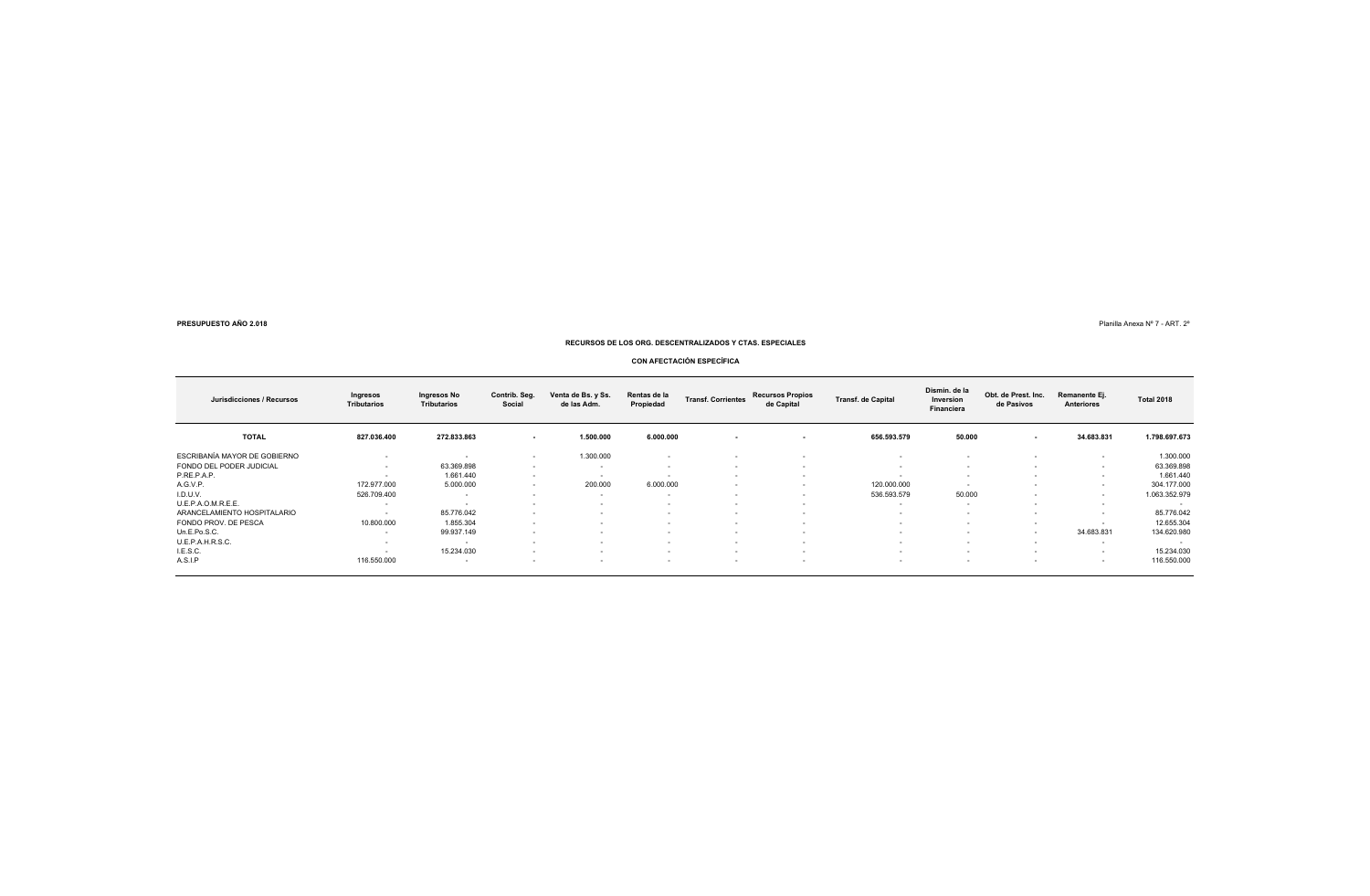**8**  $\blacksquare$  Planilla Anexa N° 8 - ART. 2 $\blacksquare$ 

**PRESUPUESTO AÑO 2.018**

**RECURSOS DE LOS ORGANISMOS DE LA SEG. SOCIAL**

**CON AFECTACIÓN ESPECÍFICA**

| Jurisdicciones / Recursos                | <b>Ingresos Tributarios</b> | Ingresos No<br><b>Tributarios</b> | Contrib. Seg. Social | Venta de Bs. y Ss.<br>de las Adm. | Rentas de la<br>Propiedad | <b>Transf. Corrientes</b> | <b>Recursos Propios</b><br>de Capital | <b>Transf.</b> de Capital | Dismin. de la<br><b>Inversion Financiera</b> | <b>Total 2018</b> |
|------------------------------------------|-----------------------------|-----------------------------------|----------------------|-----------------------------------|---------------------------|---------------------------|---------------------------------------|---------------------------|----------------------------------------------|-------------------|
| <b>ORGANISMOS DE LA SEGURIDAD SOCIAL</b> | 1.385.552.300               | 0                                 | 4.903.216.953        | 0                                 |                           | $\mathbf{0}$<br>0         | $\mathbf 0$                           | 0                         | 0                                            | 6.288.769.253     |
| CAJA DE PREVISIÓN SOCIAL                 | 1.385.552.300               |                                   | 4.903.216.953        |                                   |                           | $^{\circ}$<br>0           | $^{\circ}$                            | 0                         | 0                                            | 6.288.769.253     |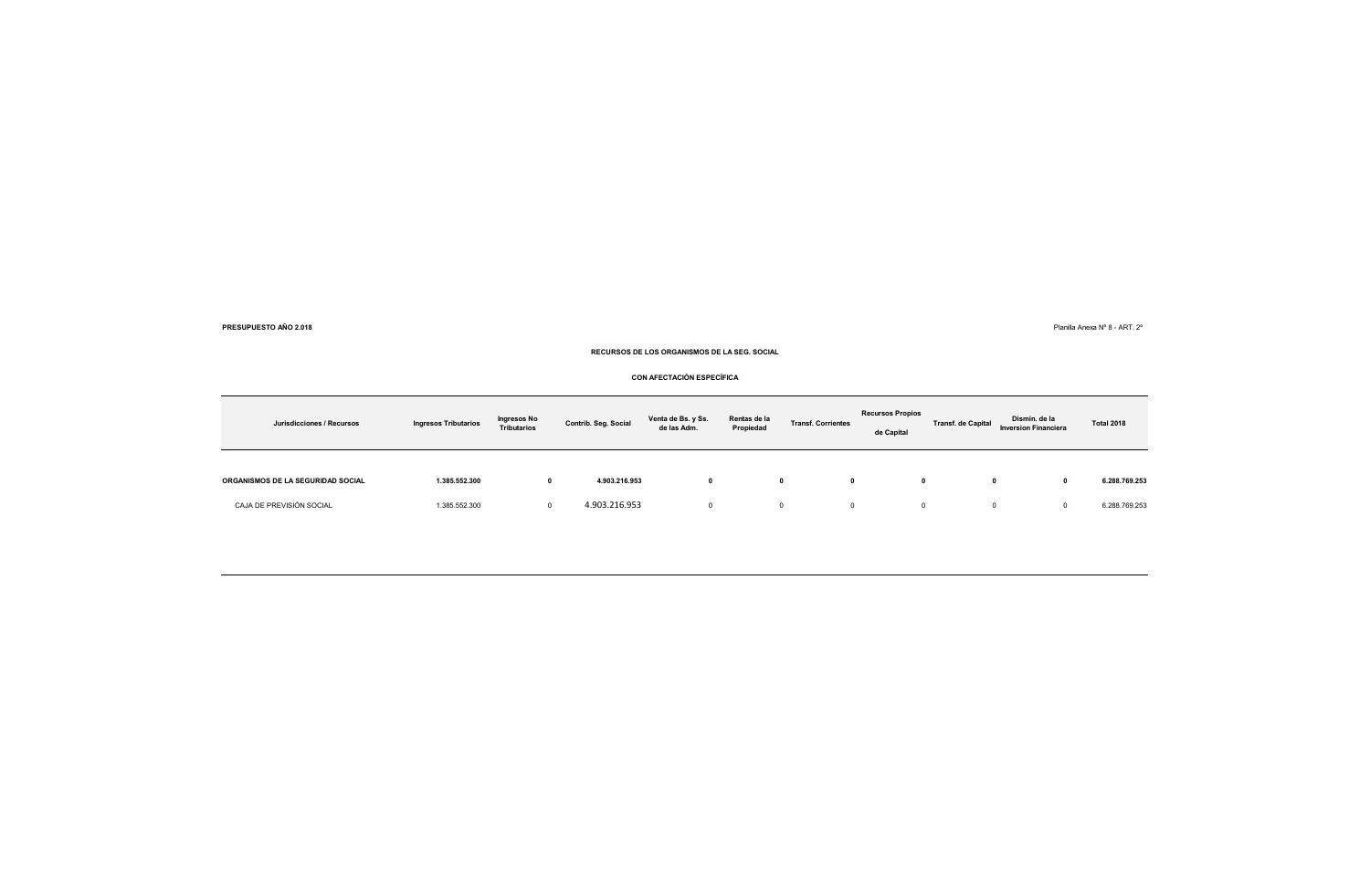## **DETALLE DE RECURSOS POR RUBRO Y FUENTE DE FINANCIAMIENTO**

**PRESUPUESTO AÑO 2018** Planilla Anexa Nº 9 - ART. 2º

|                                                                                                                   |                                  | <b>RECURSOS</b>                                                                           | <b>TESORO PROVINCIAL</b>       | <b>RECURSOS PROPIOS</b>        | FDOS. PROV. CON AFEC. ESPECIFICA | FDOS. NAC. CON AFEC.<br><b>ESPECIFICA</b> | <b>TOTAL GENERAL</b>             |
|-------------------------------------------------------------------------------------------------------------------|----------------------------------|-------------------------------------------------------------------------------------------|--------------------------------|--------------------------------|----------------------------------|-------------------------------------------|----------------------------------|
|                                                                                                                   |                                  | <b>TOTAL</b>                                                                              | 19.812.220.818                 | 6.191.145.147                  | 4.402.389.190                    | 3.228.737.782                             | 33.634.492.937                   |
|                                                                                                                   |                                  | <b>INGRESOS CORRIENTES</b>                                                                | 19.809.489.748                 | 6.156.411.316                  | 4.402.389.190                    | 2.454.712.203                             | 32.823.002.457                   |
| $\overline{1}$                                                                                                    |                                  | <b>INGRESOS TRIBUTARIOS</b>                                                               | 13.438.187.201                 | 813.821.400                    | 3.389.724.000                    | 2.431.781.899                             | 20.073.514.500                   |
| 1<br>$\overline{1}$<br>$\mathbf{1}$<br>$\mathbf{1}$                                                               |                                  | De Origen Provincial<br>Ingresos Brutos                                                   | 3.018.141.000<br>2.797.200.000 | 114.135.000<br>105.840.000     | 3.389.724.000<br>3.144.960.000   |                                           | 6.522.000.000<br>6.048.000.000   |
| $1\quad 2$<br>$\mathbf{1}$                                                                                        |                                  | Sellos                                                                                    | 215.201.250                    | 8.142.750                      | 241.956.000                      |                                           | 465.300.000                      |
| $\overline{1}$<br>$\overline{\mathbf{3}}$<br>$\overline{1}$<br>$\overline{1}$<br>5<br>$\overline{1}$              | $\overline{1}$                   | Inmobiliario Rural<br>Impuesto a las Rifas                                                | 3.242.250<br>2.035.000         | 57.750<br>77.000               | 2.288.000                        |                                           | 3.300.000<br>4.400.000           |
| $\mathbf{1}$<br>$\overline{1}$<br>5                                                                               |                                  | Otro Impuestos                                                                            | 462.500                        | 17.500                         | 520.000                          |                                           | 1.000.000                        |
| $\mathbf{1}$<br>$\overline{2}$<br>$\overline{1}$<br>$\overline{2}$                                                |                                  | De Origen Nacional                                                                        | 10.420.046.201                 | 699.686.400                    |                                  | 2.431.781.899<br>1.100.046.299            | 13.551.514.500<br>10.000.420.900 |
| $\mathbf{1}$<br>2 2                                                                                               |                                  | Coparticipación Federal -Ley 23.548-<br>Financiamiento Educativo (Ley 26.075)             | 8.900.374.601                  |                                |                                  | 1.021.300.000                             | 1.021.300.000                    |
| $\overline{2}$<br>$\overline{\mathbf{3}}$<br>$\overline{1}$<br>$\overline{\phantom{a}}$<br>$\overline{4}$         |                                  | Transf. Servicios -Ley 24.049-<br>POSOCO-PROSONU                                          | 8.499.600                      |                                |                                  | 3.000.000                                 | 8.499.600<br>3.000.000           |
| $\overline{2}$<br>6<br>$\overline{2}$<br>$\overline{7}$<br>$\overline{1}$                                         |                                  | Fdo. Desequi. Fiscal -Ley 24.130-<br>Imp. Gcias. Obras infraestructura (L 24073 Art. 40)  | 36.000.000                     |                                |                                  | 214.823.300                               | 36.000.000<br>214.823.300        |
| $\overline{2}$<br>-8                                                                                              |                                  | Excedente Fdo. Conourbano Bonaerense L. 24621                                             | 1.245.520.500                  |                                |                                  |                                           | 1.245.520.500                    |
| $\overline{2}$<br>-9<br>2, 10<br>-1                                                                               |                                  | Reg. Simpl. Peq. Contribuyentes -Ley 25.067-<br>S. Fija Gan. Ley 24699 Art. 5° inc) C     | 55.519.400<br>6.885.600        |                                |                                  |                                           | 55.519.400<br>6.885.600          |
| 2 11<br>2 12                                                                                                      |                                  | Seg. Social IVA<br>Seg. Social Bs. Personales (L 24699 Art. 4)                            |                                |                                |                                  | 71.519.300<br>10.293.000                  | 71.519.300<br>10.293.000         |
| 2 13<br>-1                                                                                                        |                                  | Obras Infraes. - Ley 23966 Art. 19-                                                       | 53.355.300                     |                                |                                  |                                           | 53.355.300                       |
| 2 14<br>2 15<br>$\overline{1}$                                                                                    |                                  | Coparticipación Vial<br>FO.NA.VI.                                                         | $\overline{\phantom{a}}$       | 172.977.000<br>526.709.400     |                                  |                                           | 172.977.000<br>526.709.400       |
| $\overline{1}$<br>2 18<br>2 2 1<br>$\mathbf{1}$                                                                   |                                  | Bs. Personales -Ley 23966 Art. 30-<br>FO.NA.PE.                                           | 113.891.200                    |                                |                                  | 10.800.000                                | 113.891.200<br>10.800.000        |
|                                                                                                                   |                                  |                                                                                           |                                |                                |                                  |                                           |                                  |
|                                                                                                                   |                                  | INGRESOS NO TRIBUTARIOS                                                                   | 5.727.279.745                  | 433.172.963                    | 705.916.598                      |                                           | 6.866.369.306                    |
| $\overline{2}$<br>$\overline{2}$<br>$\overline{1}$                                                                |                                  | Regalias<br>Regalías de Petróleo                                                          | 4.996.458.240<br>3.863.218.240 |                                | 683.532.800<br>597.772.800       |                                           | 5.679.991.040<br>4.460.991.040   |
| $\overline{c}$<br>$\overline{1}$<br>$\overline{2}$                                                                |                                  | Regalías de Gas                                                                           | 554.240.000                    |                                | 85.760.000                       |                                           | 640.000.000                      |
| $\overline{2}$<br>$\overline{1}$<br>3                                                                             |                                  | Regalías Mineras                                                                          | 579.000.000                    | $\sim$                         | $\overline{\phantom{a}}$         |                                           | 579.000.000                      |
| $\overline{2}$<br>$\overline{\mathbf{2}}$<br>$\overline{2}$<br>$\overline{a}$                                     |                                  | Tasas y Tarifas<br>T. Administrativas                                                     | 76.979.242<br>69.266.250       | 384.251.270<br>65.503.648      |                                  |                                           | 461.230.512<br>134.769.898       |
|                                                                                                                   |                                  | * Fdo del Poder Judicial                                                                  | $\overline{\phantom{a}}$       | 63.369.898                     |                                  |                                           | 63.369.898                       |
|                                                                                                                   |                                  | *T. IESC<br>* Minería                                                                     | ٠                              | 900.000                        |                                  |                                           | 900.000                          |
| $\overline{2}$<br>$\overline{2}$<br>$\overline{2}$                                                                |                                  | * Rentas<br>Tasa Ambiental                                                                | 69.266.250<br>7.074.000        | 1.233.750<br>126,000           |                                  |                                           | 70.500.000<br>7.200.000          |
| $\overline{2}$<br>$\overline{c}$<br>$\overline{\mathbf{3}}$                                                       |                                  | UN.E.PO.S.C.                                                                              |                                | 99.937.149                     |                                  |                                           | 99.937.149                       |
| $\overline{2}$<br>$\overline{4}$<br>$\overline{c}$<br>$\overline{2}$<br>$\overline{2}$<br>5                       |                                  | A.G.V.P. Permisos de Transito<br>Lev 1476 Pesca                                           | 294.750                        | 2.000.000<br>5.250             |                                  |                                           | 2.000.000<br>300.000             |
| $\overline{\mathbf{c}}$<br>$\overline{2}$<br>6<br>$\overline{2}$<br>$\overline{\mathbf{c}}$<br>6                  | 1                                | Min. Interior<br>Registro Civil - R.N.P. Res. 1471/09                                     |                                |                                |                                  |                                           |                                  |
| 2<br>$\overline{2}$<br>$\overline{7}$                                                                             |                                  | Consejo Agrario provincial                                                                | 344 242                        |                                |                                  |                                           | 344.242                          |
| $\overline{\mathbf{c}}$<br>$\overline{2}$<br>$\overline{7}$<br>2 <sub>7</sub><br>$\overline{2}$                   | $\overline{1}$<br>$\overline{2}$ | D.I.P.A.<br>Control Sanitario                                                             | 125.362                        |                                |                                  |                                           | 125.362                          |
| $\overline{2}$<br>$\overline{2}$<br>$\overline{7}$<br>$\overline{\mathbf{c}}$<br>$\overline{2}$<br>$\overline{7}$ | $\mathbf{3}$<br>$\overline{4}$   | Aforo Leña<br>Sanidad Animal                                                              | 39,380                         |                                |                                  |                                           | 39.380                           |
| 2 7<br>$\overline{2}$                                                                                             | 5                                | Laboratorio Lana                                                                          |                                |                                |                                  |                                           |                                  |
| $\overline{2}$<br>2<br>$\overline{7}$<br>$\overline{\mathbf{c}}$<br>$\overline{c}$<br>$\overline{7}$              | 6<br>7                           | Caza Silvestre (Dirección de fauna)<br>Otros C.A.P.                                       | 39.500<br>140.000              |                                |                                  |                                           | 39.500<br>140.000                |
| 28<br>$\overline{2}$                                                                                              |                                  | Fondo Provincial de Pesca                                                                 | $\overline{\phantom{a}}$       |                                |                                  |                                           |                                  |
| $\overline{\mathbf{c}}$<br>$\overline{2}$<br>- 9<br>2 10<br>$\overline{c}$                                        |                                  | Arancelamiento Hospitalario<br>PREPAP                                                     |                                | 85.776.042<br>1.661.440        |                                  |                                           | 85.776.042<br>1.661.440          |
| 2 13<br>$\overline{2}$<br>$\overline{c}$<br>2 14                                                                  |                                  | Tasa Aeropuerto El Calafate<br>Tasas - Ley 2658 Fondo Pcial de Protección Ambiental       |                                | 129.241.741                    | ٠                                |                                           | 129.241.741                      |
| $\overline{2}$<br>-3                                                                                              |                                  | Multas                                                                                    | 1.503.958                      | 24.253.633                     | 1.799.861                        |                                           | 27.557.452                       |
| $\overline{c}$<br>3<br>$\overline{1}$                                                                             |                                  | Multas Subsecretaria de Trabajo                                                           |                                | 15.910.225                     |                                  |                                           | 15.910.225                       |
| $\overline{2}$<br>$\overline{\mathbf{3}}$<br>$\overline{2}$<br>$\overline{\mathbf{3}}$<br>2<br>3                  |                                  | Multas Dirección Provincial de Transporte<br>Multas A.G.V.P.                              | 1.128.650<br>٠                 | 3.000.000                      | ×                                |                                           | 1.128.650<br>3.000.000           |
| $\overline{\mathbf{c}}$<br>3<br>$\overline{4}$<br>5<br>3<br>$\overline{2}$                                        |                                  | Multas Fondo Provincial de Pesca<br>Multas Fdo. Revegetación                              | ٠                              | $\sim$                         | 1.799.861                        |                                           | 1.799.861                        |
| $\overline{2}$<br>3<br>- 6                                                                                        |                                  | Multas IESC Ley 3117                                                                      |                                | 2.000.000                      |                                  |                                           | 2.000.000                        |
| $\overline{c}$<br>3<br>$\overline{7}$<br>$\overline{2}$<br>3<br>- 8                                               |                                  | Multas Dirección Provincial de Comercio<br>Multas de Minería                              | 183.308<br>192.000             |                                |                                  |                                           | 183.308<br>192.000               |
| $\overline{c}$<br>3<br>- 9<br>$\overline{c}$<br>$3 \t10$                                                          |                                  | Multas Fondo de Gestión de Residuos Urbanos Sólidos<br>Multas Ley 500 Tribunal de Cuentas | $\overline{\phantom{a}}$       | 2.943.408<br>400.000           | ×                                |                                           | 2.943.408<br>400.000             |
|                                                                                                                   |                                  |                                                                                           |                                |                                |                                  |                                           |                                  |
| $\overline{2}$<br>$\overline{4}$<br>$\overline{2}$<br>$\overline{4}$                                              |                                  | Canones<br>Canon Minero / Per.                                                            | 552.366.815<br>12.147.400      | 24.668.060                     | 20.583.937                       |                                           | 597.618.812<br>12.147.400        |
| $\overline{c}$<br>$\overline{4}$<br>$\overline{2}$<br>$\overline{c}$<br>$\overline{4}$<br>3                       |                                  | Secretaria de Turismo<br>Canon Agua Pública                                               | 91.500.000                     |                                |                                  |                                           | 91.500.000                       |
| $\overline{4}$<br>$\overline{2}$<br>$\overline{4}$                                                                |                                  | Fondo Provincial de Pesca -Canon-                                                         |                                |                                | 55.443                           |                                           | 55.443                           |
| $\overline{4}$<br>5<br>$\overline{2}$<br>$\sqrt{4}$<br>$\overline{c}$<br>6                                        |                                  | Canon Vigiladores e Inst. y Explot. Term.<br>Canon Hidrocarburífero                       | 159.000<br>100.100.000         |                                |                                  |                                           | 159.000<br>100.100.000           |
| $\overline{4}$<br>$\overline{2}$<br>$\overline{7}$                                                                |                                  | Fondo Catastral                                                                           |                                |                                |                                  |                                           |                                  |
| $\overline{c}$<br>48<br>$\overline{c}$<br>$\overline{4}$<br>8                                                     | 1                                | Canon de Producción<br>- Ley N° 3117                                                      | 348.460.415<br>272.735.710     |                                | 20.528.494<br>20.528.494         |                                           | 368.988.909<br>293.264.204       |
| $\overline{\mathbf{c}}$<br>48<br>$\overline{c}$<br>4 9                                                            | $\overline{2}$                   | - Ley N° 3009<br>Canon Prórroga Ley 3117                                                  | 75.724.705                     |                                |                                  |                                           | 75.724.705                       |
| $\overline{2}$<br>4 10<br>$\overline{2}$<br>4 11                                                                  |                                  | Canon Renta Extraordinaria Ley 3117                                                       |                                |                                |                                  |                                           | $\sim$                           |
| $\overline{a}$<br>4 12                                                                                            |                                  | Cánon por Servidumbre Ley 3117<br>Fondo Tecnológico Productivo                            |                                |                                |                                  |                                           | ÷.                               |
| $\overline{2}$<br>4 13<br>$\overline{c}$<br>4 14                                                                  | $\overline{1}$                   | Fondo Infraestructura Lev 3117<br>Fondo Fortalecimiento I.E.S.C.                          |                                | 6.167.015                      |                                  |                                           | 6.167.015                        |
| 4 14 2<br>$\overline{c}$<br>$4 \t14$<br>$\overline{2}$                                                            | $\overline{\mathbf{3}}$          | Fondo Fortalecimiento Sec. Trabajo y SS<br>Fondo Fortalecimiento -Sub. Medio Ambiente     |                                | 2.466.806<br>3.700.209         |                                  |                                           | 2.466.806                        |
| 4 15<br>$\overline{2}$                                                                                            | $\overline{1}$                   | Fondo Capacitación I.E.S.C.                                                               |                                | 6.167.015                      |                                  |                                           | 3.700.209<br>6.167.015           |
| 4 15 2<br>$\overline{c}$<br>2 4 15 3                                                                              |                                  | Fondo Capacitación Sec. Trabajo y SS<br>Fondo Capacitación Sub. Medio Ambiente            |                                | 3.700.209<br>2.466.806         |                                  |                                           | 3.700.209<br>2.466.806           |
| $\overline{a}$<br>4 16                                                                                            |                                  | Canon de Cateo                                                                            |                                |                                |                                  |                                           |                                  |
| 2 <sub>5</sub>                                                                                                    |                                  | Alquileres                                                                                | 271.490                        |                                |                                  |                                           | 271.490                          |
|                                                                                                                   |                                  | Otros No Tributarios                                                                      | 99.700.000                     |                                |                                  |                                           | 99.700.000                       |
| $\begin{array}{c c c c c c c c c}2&6&1\\2&6&2\\2&6&2\end{array}$                                                  |                                  | IESC - Auditoría y Control<br>lduv                                                        | ÷                              |                                |                                  |                                           | $\sim$                           |
|                                                                                                                   |                                  | Aporte Especial PAE LLC                                                                   | 99.700.000                     |                                |                                  |                                           | 99.700.000                       |
| 3                                                                                                                 |                                  | CONTRIBUCIONES A LA SEGURIDAD SOCIAL                                                      |                                | 4.903.216.953                  |                                  |                                           | 4.903.216.953                    |
| $\overline{\mathbf{3}}$<br>$\overline{1}$<br>$3 \quad 1 \quad 1$                                                  |                                  | Contribuciones a la Seguridad Social<br>Caja de Servicios Sociales                        |                                | 4.903.216.953                  |                                  |                                           | 4.903.216.953                    |
| $\mathbf{3}$<br>$1\quad 2$                                                                                        |                                  | Caja de Previsión Social                                                                  |                                | 4.903.216.953                  |                                  |                                           | 4.903.216.953<br>2.598.704.985   |
| $\mathbf{3}$<br>$1 \quad 2 \quad 1$<br>$1 \quad 2 \quad 2$<br>$\mathbf{3}$                                        |                                  | Contribuciones a la CPS<br>Aportes a la CPS                                               |                                | 2.598.704.985<br>2.304.511.968 |                                  |                                           | 2.304.511.968                    |
| $\overline{4}$                                                                                                    |                                  | VENTA DE BIENES Y SERVICIOS DE ADM. PUBLICAS                                              | 4.915.309                      | 200.000                        | 1.300.000                        |                                           | 6.415.309                        |
| $\overline{4}$<br>$\overline{1}$<br>$\overline{2}$                                                                |                                  | Policía Adicional<br>Boletín Oficial                                                      | 4.915.309                      |                                |                                  |                                           | 4.915.309                        |
| $\begin{smallmatrix} 4\\4 \end{smallmatrix}$<br>3                                                                 |                                  | Fondos de Publicidad LU 14                                                                |                                | ٠                              |                                  |                                           | $\overline{\phantom{a}}$         |
| $\sqrt{4}$<br>$\overline{4}$<br>$\overline{4}$<br>$\sqrt{5}$                                                      |                                  | Canal 9 Publicidad<br>A.G.V.P.                                                            |                                |                                |                                  |                                           | 200.000                          |
| 4<br>5<br>$\overline{1}$                                                                                          |                                  | Alquiler de Máquinas y Servicios                                                          |                                | 200.000                        |                                  |                                           | 200.000                          |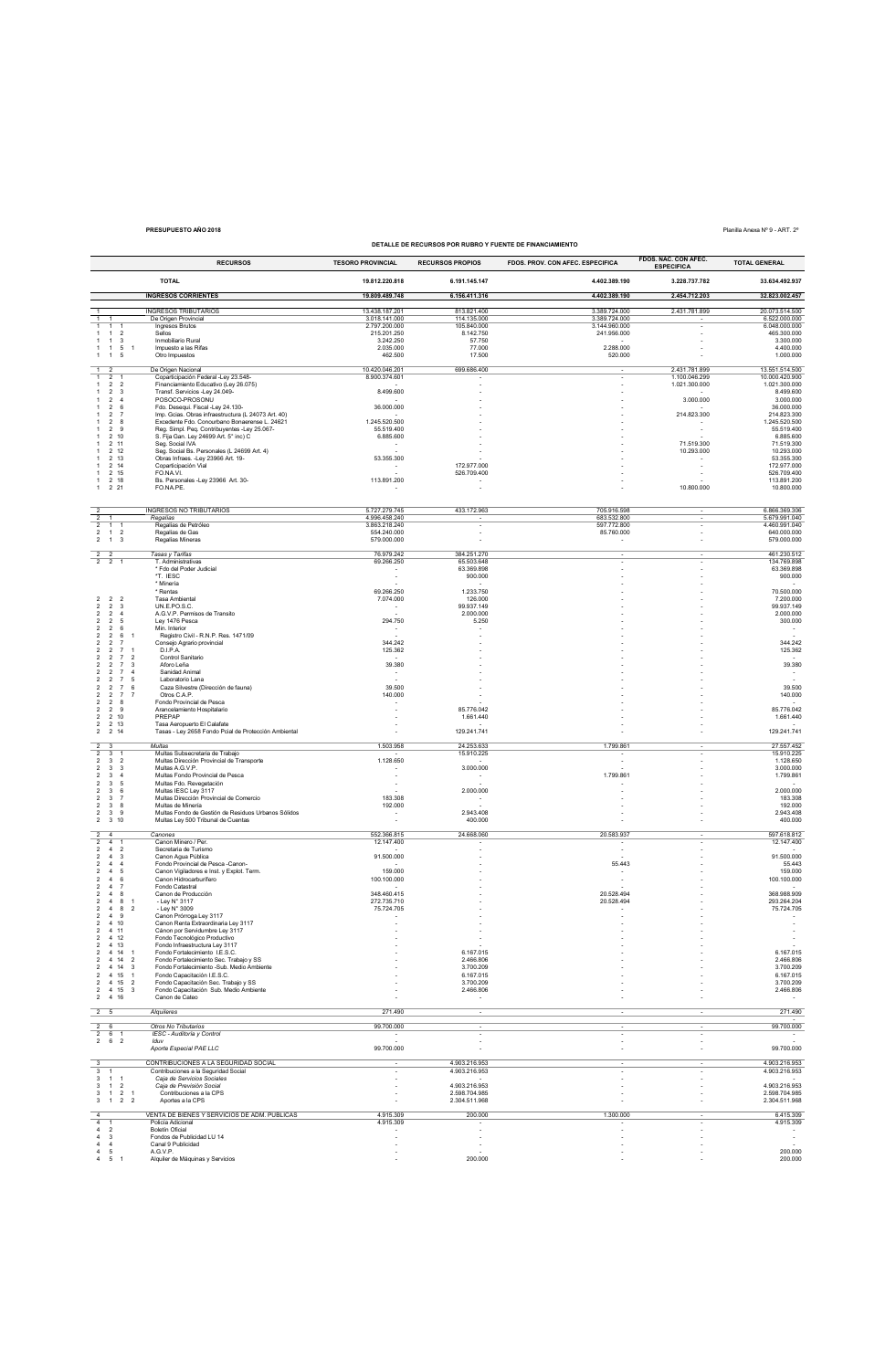## **DETALLE DE RECURSOS POR RUBRO Y FUENTE DE FINANCIAMIENTO**

|                                                                                        |                                           |                                           | <b>RECURSOS</b>                                                               | <b>TESORO PROVINCIAL</b> | <b>RECURSOS PROPIOS</b>  | FDOS. PROV. CON AFEC. ESPECIFICA | FDOS. NAC. CON AFEC.<br><b>ESPECIFICA</b> | <b>TOTAL GENERAL</b>                                 |
|----------------------------------------------------------------------------------------|-------------------------------------------|-------------------------------------------|-------------------------------------------------------------------------------|--------------------------|--------------------------|----------------------------------|-------------------------------------------|------------------------------------------------------|
| 5<br>4<br>$\overline{4}$<br>6                                                          | $\overline{2}$                            |                                           | A.G.V.P. Trabajos de Laboratorio<br>Escribanía Mayor de Gobierno Honorarios   |                          |                          | 1.300.000                        |                                           | 1.300.000                                            |
| $\overline{4}$<br>$\overline{7}$                                                       |                                           |                                           | Vta. de Bs. Y Ss. De las Administraciones                                     |                          |                          | $\overline{\phantom{a}}$         |                                           |                                                      |
| 5                                                                                      |                                           |                                           | INGRESOS DE OPERACIÓN                                                         | 540.547.493              |                          | 305.448.592                      |                                           | 845.996.085                                          |
| $\overline{5}$<br>-1<br>5<br>$\overline{2}$                                            |                                           |                                           | Servicios Públicos S.E<br>Fomicruz S.E.                                       | 540.547.493              |                          | $\overline{\phantom{a}}$         |                                           | 540.547.493                                          |
| 5<br>3<br>5<br>$\overline{4}$                                                          |                                           |                                           | LS.P.R.O<br>L.O.A.S                                                           | ٠                        |                          | 112.363.875<br>193.084.717       |                                           | 112.363.875<br>193.084.717                           |
| 6                                                                                      |                                           |                                           | RENTAS DE LA PROPIEDAD                                                        | 40.000.000               | 6.000.000                |                                  | ٠                                         | 46.000.000                                           |
| 6<br>$\overline{1}$                                                                    |                                           |                                           | Dividendos Bco. Santa Cruz S.A.                                               | 40.000.000               |                          | ×                                |                                           | 40.000.000                                           |
| 6<br>6                                                                                 |                                           |                                           | Distrigas S.A.<br>Beneficios por inversiones empresariales                    |                          |                          |                                  |                                           |                                                      |
| 3<br>6<br>6<br>3                                                                       | $\overline{1}$                            |                                           | Intereses<br>Intereses de depósitos                                           |                          | 6.000.000                |                                  |                                           | 6.000.000                                            |
| $\mathbf{3}$<br>6<br>6<br>3                                                            | $\overline{2}$<br>- 3                     |                                           | Intereses por Plazo Fijo<br>Int. Dto. 393/05 (PCR)                            |                          |                          |                                  |                                           |                                                      |
| 6<br>3                                                                                 | $\overline{4}$                            |                                           | Intereses por Plazo Fijo (A.G.V.P)                                            |                          | 6.000.000                |                                  |                                           | 6.000.000                                            |
| 3<br>6<br>6<br>$\overline{4}$                                                          | 5                                         |                                           | Intereses de LEBAC<br>Intereses Prov. Ten. Activos Financieros                |                          |                          |                                  |                                           |                                                      |
| 6<br>5                                                                                 |                                           |                                           | Rec. Prov. Ten. Activos Financieros                                           |                          |                          |                                  |                                           |                                                      |
| $\overline{7}$<br>$\overline{7}$                                                       |                                           |                                           | TRANSFERENCIAS CORRIENTES<br>Del Sector Externo                               | 58.560.000               |                          |                                  | 22.930.304                                | 81.490.304                                           |
| $\overline{7}$<br>$\overline{2}$                                                       | $\mathbf{1}$                              |                                           | Del Sector Nacional                                                           | 58.560.000               |                          |                                  | 22.930.304                                | 81.490.304<br>81.490.304                             |
| 7<br>$\overline{2}$<br>$\overline{2}$<br>$\overline{7}$                                | -1                                        | -1                                        | Aportes No Reintegrables<br>Pacto Fiscal                                      | 18.000.000               |                          |                                  |                                           | 18.000.000                                           |
| $\overline{7}$<br>$\overline{2}$<br>$\overline{2}$                                     | $\overline{1}$<br>$\mathbf{1}$            | $\overline{2}$<br>$\overline{\mathbf{3}}$ | Fdo. Nac. Incentivo Docente<br>Programas educativos nacionales                |                          |                          |                                  |                                           |                                                      |
| $\overline{2}$<br>$\overline{7}$<br>$\overline{\phantom{a}}$                           | -1<br>1                                   | $\overline{4}$<br>-5                      | ANSES<br>Ingresos 13%                                                         | 40.560.000               |                          |                                  |                                           | 40.560.000                                           |
| $\overline{2}$                                                                         | 1                                         | 6                                         | Programas sociales Ministerio de Salud                                        |                          |                          |                                  |                                           |                                                      |
| $\overline{2}$<br>7<br>$\overline{2}$<br>$\overline{7}$                                | -1<br>$\mathbf{1}$                        | 23<br>- 9                                 | Ministerio de Desarrollo Social<br>Fondo de Desarrollo Minero                 |                          |                          |                                  | 22.930.304                                | 22.930.304                                           |
| $\overline{7}$<br>$\overline{2}$<br>$\overline{7}$<br>$\overline{2}$                   | 110<br>111                                |                                           | Dir. de Ciencia y Tecnología<br>Aportes del Tesoro Nacional                   |                          |                          |                                  |                                           |                                                      |
| $\overline{4}$                                                                         |                                           |                                           | Del Sector Privado                                                            |                          |                          |                                  |                                           |                                                      |
| $\overline{4}$<br>$\overline{4}$                                                       | $\overline{2}$<br>3                       |                                           | Lev Nº 3009 - Acuerdo PAE<br>Convenio FOMICRUZ S.E.                           |                          |                          |                                  |                                           |                                                      |
| $\overline{4}$<br>$\overline{4}$<br>7                                                  | $\overline{4}$<br>5                       |                                           | Empresas Privadas<br>Aportes Reintegrables Empresas Petroleras                |                          |                          |                                  |                                           |                                                      |
|                                                                                        |                                           |                                           |                                                                               |                          |                          |                                  |                                           |                                                      |
|                                                                                        |                                           |                                           | <b>INGRESOS DE CAPITAL</b>                                                    | 2.731.070                | 50.000                   |                                  | 774.025.579                               | 776.806.649                                          |
|                                                                                        |                                           |                                           | RECURSOS PROPIOS DE CAPITAL                                                   | 122.240                  |                          |                                  |                                           | 122.240                                              |
| $\overline{1}$<br>$\overline{1}$                                                       | $\overline{1}$                            |                                           | Venta de Pliegos<br>I.D.U.V.                                                  |                          |                          |                                  |                                           |                                                      |
| $\mathbf{1}$<br>-1                                                                     | $\overline{c}$                            |                                           | A.G.V.P.                                                                      |                          |                          |                                  |                                           |                                                      |
| $\mathbf{1}$<br>$\overline{\phantom{a}}$<br>$\overline{2}$<br>$\mathbf{1}$             | $\overline{1}$                            |                                           | Venta de Activos Fijos<br>Venta de Edificios e Inmuebles (Tierras fiscales)   | 122.240<br>122.240       |                          |                                  |                                           | 122.240<br>122.240                                   |
| $\overline{2}$<br>1<br>$\overline{2}$<br>-1                                            | $\overline{2}$<br>3                       |                                           | Venta de Maquinarias y Equipos<br>Venta de Muebles                            |                          |                          |                                  |                                           | $\overline{\phantom{a}}$                             |
| $\mathbf{3}$<br>$\mathbf{1}$                                                           |                                           |                                           | Venta de Otros Bienes                                                         |                          |                          |                                  |                                           |                                                      |
| $\overline{2}$                                                                         |                                           |                                           | TRANSFERENCIAS DE CAPITAL                                                     |                          |                          |                                  | 774.025.579                               | 774.025.579                                          |
| $\overline{2}$<br>$\mathbf{1}$<br>$\overline{2}$<br>$\overline{2}$                     |                                           |                                           | Del Sector Externo<br>Del Sector Nacional                                     |                          |                          |                                  | 774.025.579                               | 774.025.579                                          |
| $\overline{\mathbf{c}}$<br>$\overline{2}$<br>$\overline{2}$<br>$\overline{\mathbf{c}}$ | $\overline{7}$<br>5                       |                                           | Programa de Vivienda Habitat Nación<br>Programas de Salud                     |                          |                          |                                  | 262.585.579                               | 262.585.579                                          |
| $\overline{2}$<br>2                                                                    | 6                                         |                                           | Programas Sociales                                                            |                          |                          |                                  |                                           |                                                      |
| 2<br>$\overline{2}$<br>$\overline{2}$<br>$\overline{2}$                                | 8<br>-9                                   |                                           | Obras por convenio con provincias D.N.V.<br>Programas Educativos Nacionales   |                          |                          |                                  |                                           |                                                      |
| 2<br>$\overline{\mathbf{c}}$                                                           | 2 10<br>2 11                              |                                           | Aportes No Reintegrables IDUV<br>Convenio conservación de caminos T.F.O.      |                          |                          |                                  | 120.000.000                               | 120.000.000                                          |
| $\overline{2}$                                                                         | 2 12                                      |                                           | Fondo Federal Solidario                                                       |                          |                          |                                  | 391.440.000                               | 391.440.000                                          |
| $\overline{\mathbf{c}}$<br>$\overline{2}$<br>$\overline{4}$                            | 2 13                                      |                                           | Otros convenios AGVP<br>Del sector privado                                    |                          |                          |                                  |                                           |                                                      |
| $\overline{\mathbf{3}}$                                                                |                                           |                                           | VENTA DE ACC., PART. DE CAP. Y TTULOS VALORES                                 |                          |                          |                                  |                                           |                                                      |
| $\overline{\mathbf{3}}$<br>$\overline{\mathbf{c}}$<br>$\mathbf{3}$<br>$\overline{2}$   | $\overline{1}$                            |                                           | De empresas o instituciones nacionales<br>Rec. Prov. Ten. Activos Financieros |                          |                          |                                  |                                           |                                                      |
| 3<br>$\overline{2}$<br>3<br>$\overline{2}$                                             | $\overline{2}$<br>$\overline{\mathbf{3}}$ |                                           | CVRD<br>Otros                                                                 |                          |                          |                                  |                                           |                                                      |
|                                                                                        |                                           |                                           |                                                                               |                          |                          |                                  |                                           |                                                      |
| 5<br>5<br>3                                                                            |                                           |                                           | RECUPERACIÓN DE PRESTAMOS LARGO PLAZO<br>Al sector municipal                  | 2.608.830                | 50.000<br>50.000         |                                  |                                           | 2.658.830<br>50.000                                  |
| 5<br>3<br>5<br>$\overline{4}$                                                          | $\overline{1}$                            |                                           | Recupero Municipios<br>Al sector privado                                      | 2.608.830                | 50.000                   |                                  |                                           | 2.608.830                                            |
| $\overline{4}$<br>5                                                                    | $\mathbf{1}$                              |                                           | Recuperos Planes VS                                                           |                          |                          |                                  |                                           | $\sim$                                               |
| 5<br>$\overline{4}$<br>$\overline{4}$<br>5                                             | $\overline{2}$<br>$\overline{4}$          |                                           | Recuperos Conv. B.P.S.C.<br>Recupero IDUV                                     |                          |                          |                                  |                                           | ٠                                                    |
| $\overline{4}$<br>5<br>$\overline{4}$<br>5                                             | 5<br>6                                    |                                           | Microemprendimiento Joven<br>Fondo de Desarrollo Provincial (Industrial)      | 719.411                  |                          |                                  |                                           | 719.411                                              |
| 5<br>$\overline{4}$<br>$\overline{4}$                                                  | $\overline{7}$<br>8                       |                                           | Microemprendimientos Sociales                                                 |                          |                          |                                  |                                           |                                                      |
| 5<br>$5\quad 4\quad 9$                                                                 |                                           |                                           | Recupero de Prestamos PROEMSA<br>Línea de Crédito Hipotecario Recupero        | 1.889.419                |                          |                                  |                                           | 1.889.419                                            |
| $5 \qquad 4 \quad 10$<br>$5$ 4 11                                                      |                                           |                                           | Línea de crédito taxis y remises<br>Recupero El Tehuelche SA                  |                          |                          |                                  |                                           |                                                      |
| $5 \qquad 4 \quad 12$<br>5 <sub>5</sub>                                                |                                           |                                           | Rec. Prov. PCR-Art. IV - Dec. 393/05<br>Reemb. Prest. Convenio Marco IDUV     |                          |                          |                                  |                                           | $\overline{\phantom{a}}$<br>$\overline{\phantom{a}}$ |
|                                                                                        |                                           |                                           |                                                                               |                          |                          |                                  |                                           |                                                      |
|                                                                                        |                                           |                                           | <b>FUENTES FINANCIERAS</b>                                                    |                          | 34.683.831               |                                  |                                           | 34.683.831                                           |
| $\frac{1}{\sqrt{1}}$                                                                   |                                           |                                           | ENDEUDAMIENTO PÚBLICO<br>Uso del Crédito                                      |                          |                          |                                  |                                           |                                                      |
|                                                                                        |                                           |                                           | OBTENCIÓN DE PRÉSTAMOS                                                        |                          |                          |                                  |                                           |                                                      |
| $\frac{2}{2}$<br>$\overline{\mathbf{c}}$                                               |                                           |                                           | Del Sector Nacional                                                           | ٠                        | ٠                        | ٠                                | ٠<br>٠                                    | ٠                                                    |
| $2 \quad 2 \quad 2$<br>$2 \quad 3$                                                     |                                           |                                           | Del Tesoro Nacional<br>Del Sector Privado                                     |                          | ×,                       | ٠<br>Ĭ.                          | ٠                                         | ٠                                                    |
| $2 \quad 3 \quad 1$                                                                    |                                           |                                           | Adelantos de Regalías                                                         |                          |                          |                                  |                                           |                                                      |
| $\frac{3}{3}$                                                                          |                                           |                                           | <b>INCREMENTO DE OTROS PASIVOS</b>                                            |                          |                          | ٠                                | $\overline{\phantom{a}}$                  |                                                      |
| $\overline{1}$<br>$3 \qquad 1 \qquad 5$                                                |                                           |                                           | Incremento de cuentas por pagar<br>AGVP - F.F.F.I.R.                          |                          |                          |                                  |                                           |                                                      |
| $3 \quad 1 \quad 6$<br>$3 \quad 1 \quad 7$                                             |                                           |                                           | <b>UNEPOSC</b><br>Obligaciones a cargo del Tesoro - F.F.F.I.R.                |                          |                          |                                  |                                           |                                                      |
| $\overline{4}$                                                                         |                                           |                                           | <b>INCREMENTO DEL PATRIMONIO</b>                                              |                          |                          |                                  |                                           |                                                      |
|                                                                                        |                                           |                                           |                                                                               |                          |                          |                                  |                                           |                                                      |
| 5<br>5<br>$\overline{1}$                                                               |                                           |                                           | REMANENTE DE EJERCICIOS ANTERIORES<br>Recursos de ejercicios anteriores       |                          | 34.683.831<br>34.683.831 |                                  |                                           | 34.683.831<br>34.683.831                             |
|                                                                                        |                                           |                                           | *IDUV Fondo Federal Solidario<br>* UNEPOSC                                    |                          | 34.683.831               |                                  |                                           | 34.683.831                                           |
|                                                                                        |                                           |                                           | * VARIOS                                                                      |                          |                          |                                  |                                           |                                                      |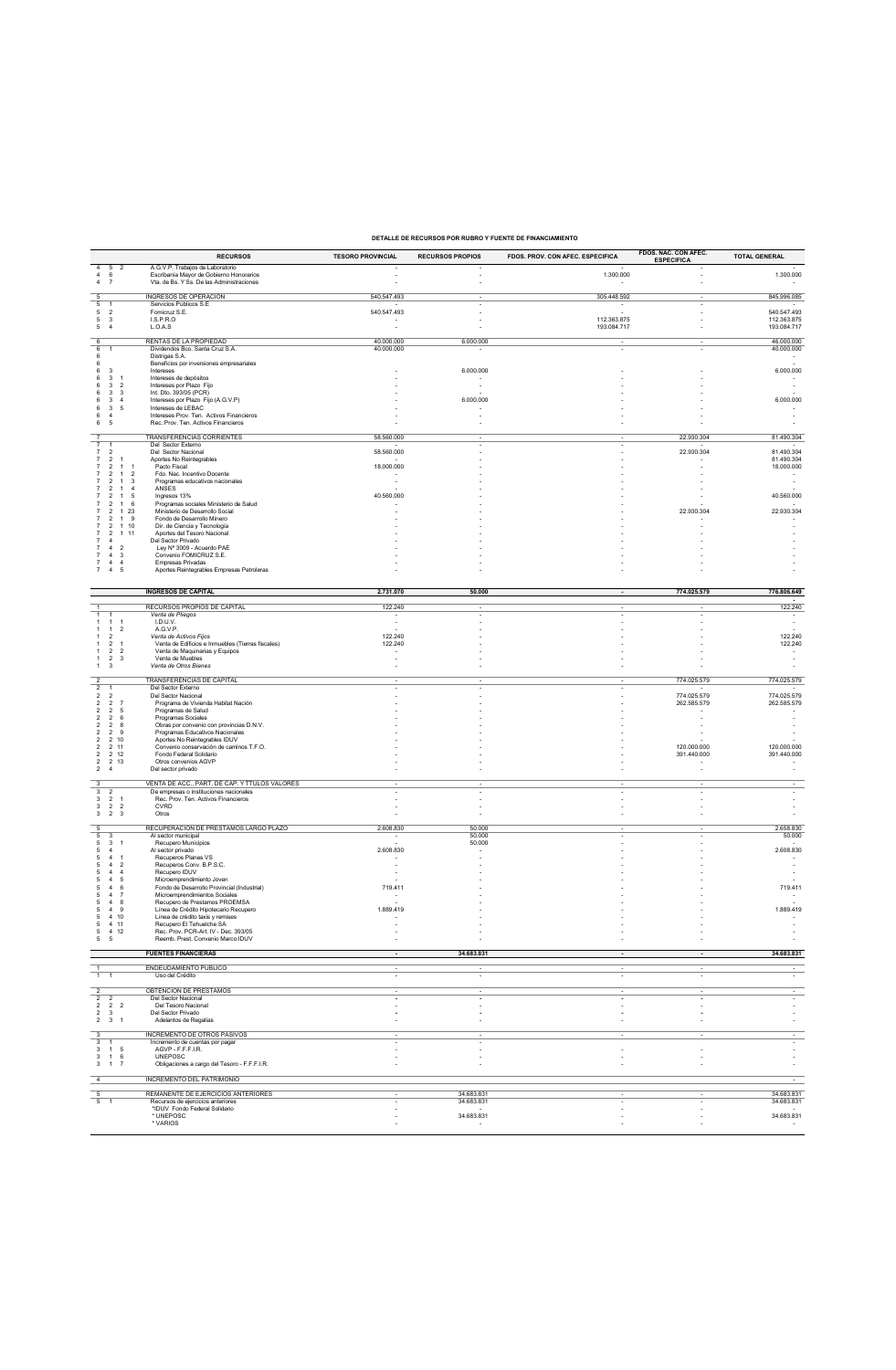**PRESUPUESTO AÑO 2.018 PRESUPUESTO AÑO 2.018 Planilla Anexa N° 10 - ART. 3°** 

**CONTRIBUCIONES FIGURATIVAS Y GASTOS FIGURATIVOS**

| Jurisdicciones / Entidades        | <b>Importes</b> |
|-----------------------------------|-----------------|
| <b>CONTRIBUCIONES FIGURATIVAS</b> |                 |
| <b>CORRIENTES</b>                 | 3.261.694.355   |
| A.G.V.P.                          | 216.192.725     |
| I.D.U.V.                          | 145.688.037     |
| U.E.P.A.O.M.R.E.E.                | 63.640.159      |
| Un.E.Po.S.C.                      | 55.561.340      |
| U.E.P.A.H.R.S.C.                  | 200.000         |
| LE.S.C.                           | 76.709.043      |
| CAJA DE PREVISIÓN SOCIAL          | 2.703.143.867   |
| <b>FONDO PROVINCIAL DE PESCA</b>  | 559.184         |
| <b>DE CAPITAL</b>                 | 34.284.836      |
| A.G.V.P.                          | 21.377.000      |
| I.D.U.V.                          | 3.846.320       |
| U.E.P.A.O.M.R.E.E.                | 122.196         |
| I.E.S.C.                          | 6.939.320       |
| CAJA DE PREVISIÓN SOCIAL          | 2.000.000       |
| <b>TOTAL RECURSOS FIGURATIVOS</b> | 3.295.979.191   |
| <b>GASTOS FIGURATIVOS</b>         |                 |
| <b>CORRIENTES</b>                 | 3.261.694.355   |
| OBLIGACIONES A CARGO DEL TESORO   | 3.261.694.355   |
| <b>DE CAPITAL</b>                 | 34.284.836      |
| OBLIGACIONES A CARGO DEL TESORO   | 34.284.836      |
| <b>TOTAL GASTOS FIGURATIVOS</b>   | 3.295.979.191   |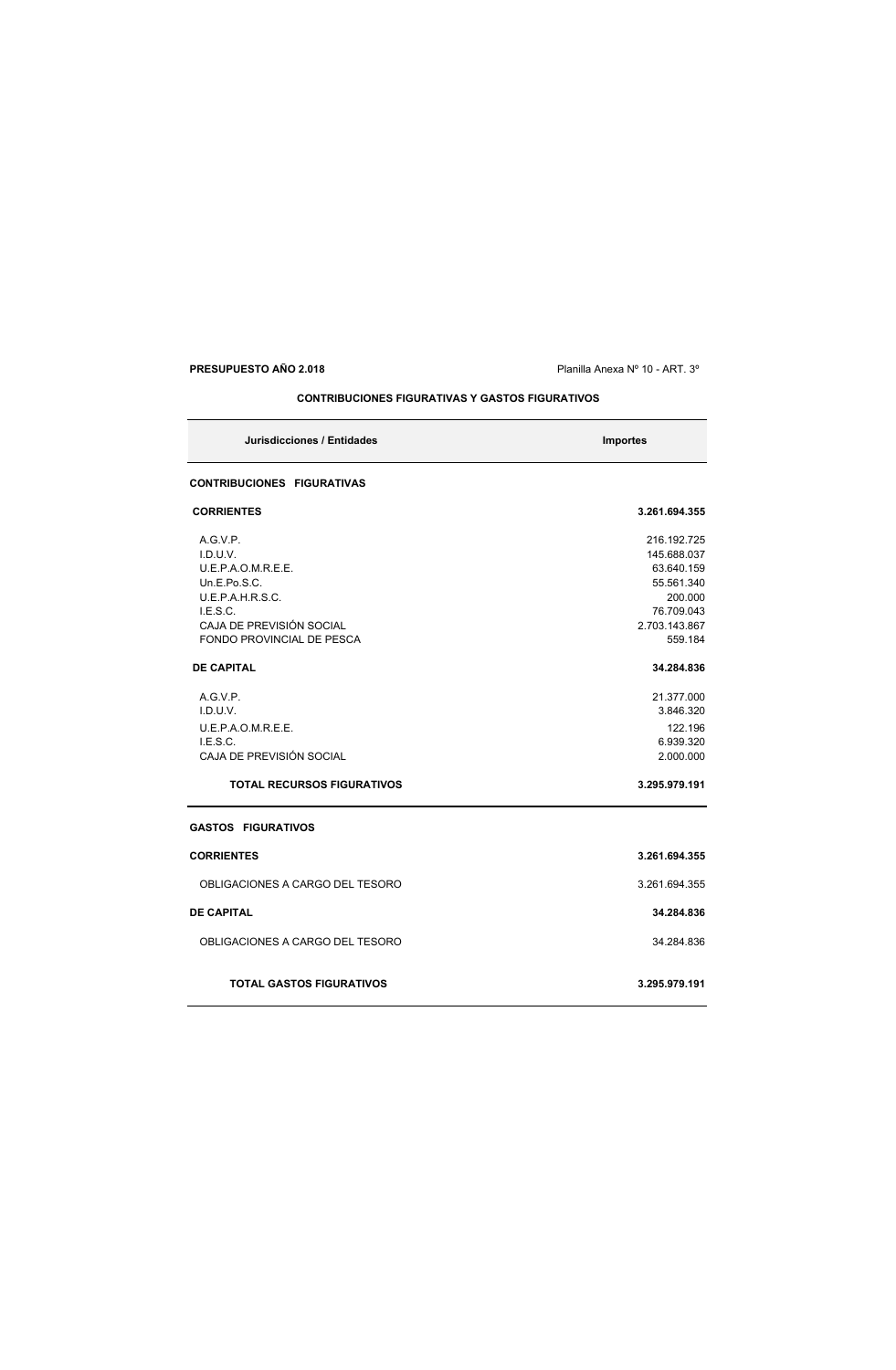## **PRESUPUESTO AÑO 2.018** Planilla Anexa Nº 11 - Art. 5

## **ESQUEMA AHORRO-INVERSIÓN-FINANCIAMIENTO**

**ADMINISTRACION PÚBLICA NO FINANCIERA PROVINCIAL 2018**

| <b>CONCEPTO</b>                                          | <b>ADM. CENTRAL</b>              | ORG. DESC.              | <b>INST. DE SEG.</b><br><b>SOCIAL</b> | <b>TOTAL</b>                   |
|----------------------------------------------------------|----------------------------------|-------------------------|---------------------------------------|--------------------------------|
| <b>I. INGRESOS CORRIENTES</b>                            | 25.426.862.941                   | 1.107.370.263           | 6.288.769.253                         | 32.823.002.457                 |
| . Tributarios                                            | 17.860.925.800                   | 827.036.400             | 1.385.552.300                         | 20.073.514.500                 |
| - De Orígen Provincial                                   | 5.218.260.000                    | $\Omega$                | 1.303.740.000                         | 6.522.000.000                  |
| - De Orígen Nacional                                     | 12.642.665.800                   | 827.036.400             | 81.812.300                            | 13.551.514.500                 |
| . Contribuciones a la Seguridad Social                   | $\Omega$                         | $\Omega$                | 4.903.216.953                         | 4.903.216.953                  |
| . No Tributarios                                         | 6.593.535.443                    | 272.833.863             | 0                                     | 6.866.369.306                  |
| - Regalías                                               | 5.679.991.040                    | $\Omega$                | 0                                     | 5.679.991.040                  |
| - Otros No Tributarios                                   | 913.544.403                      | 272.833.863             | 0                                     | 1.186.378.266                  |
| . Vta.Bienes y Serv.de la Adm.Publ.                      | 4.915.309                        | 1.500.000               | 0                                     | 6.415.309                      |
| . Ingresos de la Operación                               | 845.996.085                      | 0                       | 0                                     | 845.996.085                    |
| . Transferencias Corrientes                              | 81.490.304                       | 0                       | $\mathbf 0$                           | 81.490.304                     |
| . Rentas de la Propiedad                                 | 40.000.000                       | 6.000.000               | 0                                     | 46.000.000                     |
|                                                          |                                  |                         |                                       |                                |
| <b>II. GASTOS CORRIENTES</b>                             | 26.755.675.327                   | 1.009.921.613           | 8.991.913.120                         | 36.757.510.060                 |
| Gastos de Consumo                                        | 19.279.706.971                   | 1.009.921.613           | 110.635.996                           | 20.400.264.580                 |
| - Personal                                               | 17.464.453.685                   | 807.121.851             | 101.325.326                           | 18.372.900.862                 |
| - Bienes de Consumo                                      | 592.399.096                      | 58.135.413              | 6.482.575                             | 657.017.084                    |
| - Servicios No Personales<br>- Otros Gastos              | 1.222.854.190<br>$\Omega$        | 144.664.349<br>0        | 2.828.095<br>0                        | 1.370.346.634<br>$\Omega$      |
| . Rentas de la Propiedad                                 | 1.261.469.026                    | 0                       | 0                                     | 1.261.469.026                  |
| . Prestaciones de la Seguridad Social                    |                                  | 0                       | 8.881.277.124                         | 8.881.277.124                  |
| . Transferencias Corrientes                              | 6.214.499.330                    | $\mathbf 0$             | 0                                     | 6.214.499.330                  |
| - Al Sector Privado                                      | 2.305.146.403                    | 0                       | 0                                     | 2.305.146.403                  |
| . Escuelas Privadas                                      | 1.156.887.300                    | 0                       | 0                                     | 1.156.887.300                  |
| . Otros                                                  | 1.148.259.103                    | $\mathbf 0$             | $\mathbf 0$                           | 1.148.259.103                  |
| - Al Sector Público                                      | 3.909.352.927                    | $\mathbf 0$             | 0                                     | 3.909.352.927                  |
| . Municipios                                             | 3.763.628.166                    | 0                       | 0                                     | 3.763.628.166                  |
| . Otros                                                  | 145.724.761                      | $\mathbf 0$             | $\mathbf 0$                           | 145.724.761                    |
| - Al Sector Externo                                      | $\Omega$                         | 0                       | 0                                     | $\Omega$                       |
|                                                          |                                  |                         |                                       |                                |
| III. RESULTADO ECONÓMICO (I-II)                          | -1.328.812.386                   | 97.448.650              | $-2.703.143.867$                      | -3.934.507.603                 |
|                                                          |                                  |                         |                                       |                                |
| IV. INGRESOS DE CAPITAL<br>Recursos Propios de Capital   | 120.163.070<br>122.240           | 656.643.579<br>$\Omega$ | $\pmb{0}$<br>$\overline{0}$           | 776.806.649<br>122.240         |
| . Transferencias de Capital                              | 117.432.000                      | 656.593.579             | 0                                     | 774.025.579                    |
| . Disminución de la Inversión Financiera                 | 2.608.830                        | 50.000                  | $\mathbf 0$                           | 2.658.830                      |
|                                                          |                                  |                         |                                       |                                |
|                                                          |                                  |                         |                                       |                                |
| <b>V. GASTOS DE CAPITAL</b>                              | 3.469.338.298                    | 1.379.611.384           | 2.000.000                             | 4.850.949.682                  |
| . Inversión Real Directa                                 | 397.526.619                      | 1.377.611.384           | 2.000.000                             | 1.777.138.003                  |
| - Bienes de Uso                                          | 326.840.530                      | 91.846.156              | 500.000                               | 419.186.686                    |
| - Trabajos Públicos                                      | 70.676.089                       | 1.285.755.228           | 1.500.000                             | 1.357.931.317                  |
| - Bienes Preexistentes                                   | 10.000                           | 10.000                  | 0                                     | 20.000                         |
| . Transferencias de Capital                              | 246.622.004                      | 0                       | 0                                     | 246.622.004                    |
| - Al Sector Privado                                      | 40.580.280                       | 0                       |                                       | 40.580.280                     |
| - Al Sector Público                                      | 206.041.724                      | 0                       | 0                                     | 206.041.724                    |
| . Municipios                                             | 117.432.000                      | $\mathbf 0$             |                                       | 117.432.000                    |
| . Otros                                                  | 88.609.724                       | 0                       |                                       | 88.609.724                     |
| - Al Sector Externo                                      | $\Omega$                         | 0                       | 0                                     |                                |
| . Inversión Financiera                                   | 2.825.189.675                    | 2.000.000               | $\Omega$                              | 2.827.189.675                  |
|                                                          |                                  |                         |                                       | 33.599.809.106                 |
| VI. INGRESOS TOTALES (I+IV)                              | 25.547.026.011<br>30.225.013.625 | 1.764.013.842           | 6.288.769.253                         | 41.608.459.742                 |
| VII. GASTOS TOTALES (II+V)                               |                                  | 2.389.532.997           | 8.993.913.120                         |                                |
| VIII. GASTOS PRIMARIOS (VII- Rentas de la propiedad)     | 28.963.544.599                   | 2.389.532.997           | 8.993.913.120                         | 40.346.990.716                 |
| IX. RESULTADO FINANCIERO PREVIO A FIGURATIVAS. (VI-      | -4.677.987.614                   | -625.519.155            | -2.705.143.867                        | -8.008.650.636                 |
| VII)                                                     |                                  |                         |                                       |                                |
|                                                          |                                  |                         |                                       |                                |
| X. CONTRIBUCIONES FIGURATIVAS<br>XI. GASTOS FIGURATIVOS  | $\mathbf{0}$<br>3.295.979.191    | 590.835.324<br>0        | 2.705.143.867<br>0                    | 3.295.979.191<br>3.295.979.191 |
| XII. RESULTADO PRIMARIO (VI-VIII)                        | $-3.416.518.588$                 | $-625.519.155$          | -2.705.143.867                        | -6.747.181.610                 |
|                                                          |                                  |                         |                                       |                                |
| XIII. RESULTADO FINANCIERO (IX+X-XI)                     | -7.973.966.805                   | -34.683.831             | 0                                     | $-8.008.650.636$               |
| <b>XIV. FUENTES FINANCIERAS</b>                          | 9.826.007.552                    | 34.683.831              | $\overline{\mathbf{0}}$               | 9.860.691.383                  |
| Disminución de la Inversión Financiera                   | 0                                | 34.683.831              | 0                                     | 34.683.831                     |
| - Uso del fondo anticíclico                              | $\mathbf 0$                      | $\Omega$                | 0                                     | 0                              |
| - Remanente                                              | $\mathbf 0$                      | 34.683.831              | 0                                     | 34.683.831                     |
| - Otros                                                  | $\mathbf 0$                      | 0                       | 0                                     | $\Omega$                       |
| Endeudamiento Público e Inc. de Otros Pasivos            | 9.826.007.552                    | 0                       | 0                                     | 9.826.007.552                  |
| - Colocación de Títulos Públicos                         | 0                                | 0                       | 0                                     | C                              |
| - Obtención de Préstamos de Org. Intern.                 | $\mathbf 0$                      | 0                       | $\Omega$                              | 0                              |
| - Obtención de Otros Préstamos                           | $\mathbf 0$                      | $\mathbf 0$             | $\mathbf 0$                           | $\Omega$                       |
| - Incremento de Otros Pasivos                            | 9.826.007.552                    | 0                       | 0                                     | 9.826.007.552                  |
| Contribuciones Figurativas para Aplicaciones Financieras |                                  |                         |                                       |                                |
|                                                          | $\mathbf 0$                      | $\mathbf 0$             | $\mathbf 0$                           | $\mathbf 0$                    |
| XV. APLICACIONES FINANCIERAS                             | 1.852.040.747                    | 0                       | 0                                     | 1.852.040.747                  |
| Inversión Financiera                                     | 0                                | 0                       | 0                                     | $\Omega$                       |
| - Integración del Fondo Anticíclico                      | 0                                | 0                       | 0                                     | 0                              |
| - Otros                                                  | $\mathbf 0$                      | $\mathbf 0$             | 0                                     | $\Omega$                       |
| Amortización de Deudas y Disminución de Otros Pasivos    | 1.852.040.747                    | 0                       | 0                                     | 1.852.040.747                  |
| - Amortización de Títulos Públicos                       | 0                                | 0                       | 0                                     |                                |
| - Devolución de Préstamos de Organismos Internacionales  |                                  |                         |                                       |                                |
|                                                          | $\mathbf 0$                      | 0                       | 0                                     | 0                              |
| - Devolución de otros Préstamos                          | 1.752.392.598                    | 0                       | 0                                     | 1.752.392.598                  |
| - Disminución de Otros Pasivos                           | 99.648.149                       | 0                       | 0                                     | 99.648.149                     |
| Gastos Figurativos para Aplicaciones Financieras         | 0                                | 0                       | 0                                     | 0                              |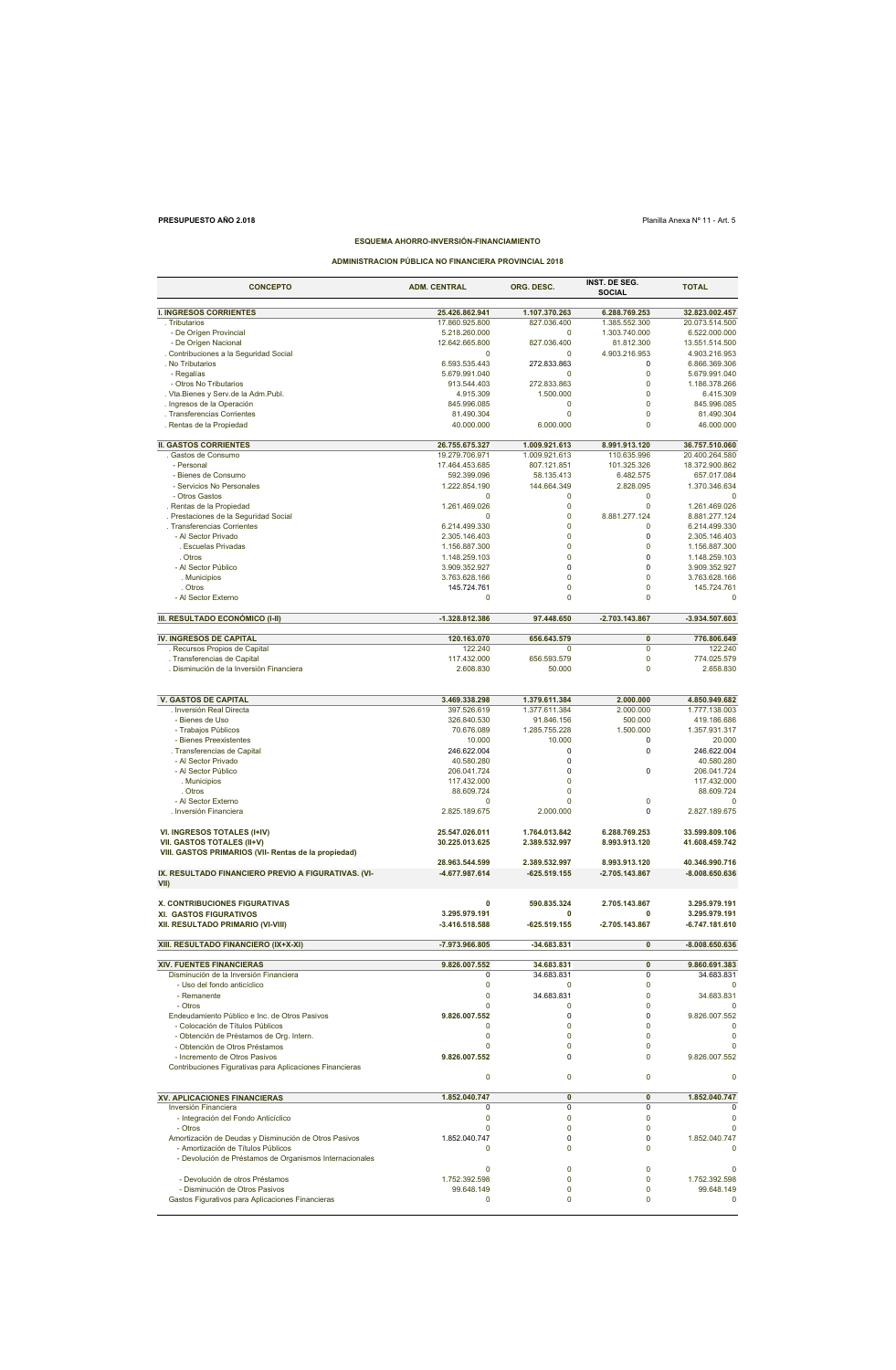Planilla Anexa Nº 12 - ART. 6º

|                          | PLANTA DE PERSONAL PERMANENTE<br>ADMINISTRACIÓN CENTRAL Y ORGANISMOS DESCENTRALIZADOS<br><b>CLASIFICACIÓN INSTITUCIONAL Y POR CLASE</b> |                                                              |                   |          |    |          |                    |                     |                 |                         |         |               |        |                |                           |            |                     |                                         |                       |                         |            |         |      |       |         |          |       |                |                                     |       |
|--------------------------|-----------------------------------------------------------------------------------------------------------------------------------------|--------------------------------------------------------------|-------------------|----------|----|----------|--------------------|---------------------|-----------------|-------------------------|---------|---------------|--------|----------------|---------------------------|------------|---------------------|-----------------------------------------|-----------------------|-------------------------|------------|---------|------|-------|---------|----------|-------|----------------|-------------------------------------|-------|
|                          |                                                                                                                                         | <b>ADMINISTRACION CENTRAL</b><br>ORGANISMOS DESC.Y CTAS.ESP. |                   |          |    |          |                    |                     |                 |                         |         |               |        |                | (*A*)                     |            |                     |                                         |                       |                         |            |         |      |       |         |          |       |                |                                     |       |
| CLASE                    | <b>TOTAL</b>                                                                                                                            | PODER<br>UDICIAL                                             | PODER<br>GISLATIV | UB. TOTA | ō  | FISCALÍA | CONSEJO<br>MAGIST. | TRIBUNAL<br>CUENTAS | <b>IO.</b> GOBI | POLICI<br>$\rightarrow$ | M.E.F.I | $\Omega$<br>ే | ш<br>흥 | $s_{yA}$<br>z. | $\omega$<br>$\frac{1}{2}$ | 8.6.6<br>ž | TRIBUNAL<br>DISCIP. | MINISTERIO D<br>LA PRODUC.<br>COM E IND | CASA DE<br>SANTA CRUZ | JEFATURA DE<br>GABINETE | SUB. TOTAL | A.G.V.P | vnan | E.S.C | A.S.I.P | EPOSC.   | AOMRI | <b>JDO PCI</b> | <b>TOTAL</b><br>В<br>$\overline{a}$ | C.P.S |
|                          |                                                                                                                                         |                                                              |                   |          |    |          |                    |                     |                 |                         |         |               |        |                |                           |            |                     |                                         |                       |                         |            |         |      |       |         |          |       |                |                                     |       |
| Autoridades Superiores   | 1.745                                                                                                                                   |                                                              | 25                | 1.618    | 21 | 21       |                    | 96                  | 126             | 928                     | 63      | 36            | 35     | 96             | 75                        | 59         |                     | 24                                      |                       | 17                      | 75         |         | 16   | 18    | 34      |          |       |                | 27                                  | 27    |
| P. Adm. y Técnico        | 7.362                                                                                                                                   | 1.092                                                        | 55                | 5.245    | 29 |          |                    | 11                  | 496             | 21                      | 119     | 168           | 352    | 2.958          | 417                       | 301        |                     | 312                                     | 24                    | 23                      | 831        | 375     | 227  |       | 125     | 55       |       |                | 139                                 | 139   |
| P. Magist. y Func.       | 538                                                                                                                                     | 255                                                          | 283               |          |    |          |                    |                     |                 |                         |         |               |        |                |                           |            |                     |                                         |                       |                         |            |         |      |       |         |          |       |                |                                     |       |
| P. Magist. de Reempla.   | 21                                                                                                                                      | 21                                                           |                   |          |    |          |                    |                     |                 |                         |         |               |        |                |                           |            |                     |                                         |                       |                         |            |         |      |       |         |          |       |                |                                     |       |
| P. Legislatura           | 343                                                                                                                                     |                                                              | 343               |          |    |          |                    |                     |                 |                         |         |               |        |                |                           |            |                     |                                         |                       |                         |            |         |      |       |         |          |       |                |                                     |       |
| P. Docente               | 10.514                                                                                                                                  |                                                              |                   | 10.514   |    |          |                    |                     |                 | 71                      |         |               | 10.443 |                |                           |            |                     |                                         |                       |                         |            |         |      |       |         |          |       |                |                                     |       |
| P. Seguridad             | 5,388                                                                                                                                   |                                                              |                   | 5.388    |    |          |                    |                     |                 | 5.388                   |         |               |        |                |                           |            |                     |                                         |                       |                         |            |         |      |       |         |          |       |                |                                     |       |
| P. Obrero Maest. y Ser.  | 4.153                                                                                                                                   | 122                                                          |                   | 3.581    | 18 |          |                    |                     | 120             |                         | 29      | 34            | 918    | 1.678          | 702                       | 52         |                     | 19                                      |                       |                         | 450        | 414     | 13   | 18    |         | $\Omega$ |       |                |                                     |       |
| P. Régimen Bancario      | 11                                                                                                                                      |                                                              |                   | 11       |    |          |                    |                     |                 |                         |         |               |        |                |                           | 11         |                     |                                         |                       |                         |            |         |      |       |         |          |       |                |                                     |       |
| P. Sindicato Arg. Tel.   | 132                                                                                                                                     |                                                              |                   | 132      |    |          |                    |                     |                 |                         |         |               |        |                |                           | 132        |                     |                                         |                       |                         |            |         |      |       |         |          |       |                |                                     |       |
| P.Tranf.de Nacion a Pcia |                                                                                                                                         |                                                              |                   |          |    |          |                    |                     |                 |                         |         |               |        |                |                           | $\sim$     |                     |                                         |                       |                         |            |         |      |       |         |          |       |                |                                     |       |
|                          |                                                                                                                                         |                                                              |                   |          |    |          |                    |                     |                 |                         |         |               |        |                |                           |            |                     |                                         |                       |                         |            |         |      |       |         |          |       |                |                                     |       |
| <b>TOTAL:</b>            | 30,209                                                                                                                                  | 1.490                                                        | 706               | 26.491   | 68 | 27       |                    | 115                 | 742             | 6.408                   | 211     | 238           | 11.748 | 4.732          | 1.194                     | 557        | 14                  | 355                                     | 33                    | 41                      | 1.356      | 792     | 256  | 82    | 164     | 55       |       |                | 166                                 | 166   |
|                          |                                                                                                                                         |                                                              |                   |          |    |          |                    |                     |                 |                         |         |               |        |                |                           |            |                     |                                         |                       |                         |            |         |      |       |         |          |       |                |                                     |       |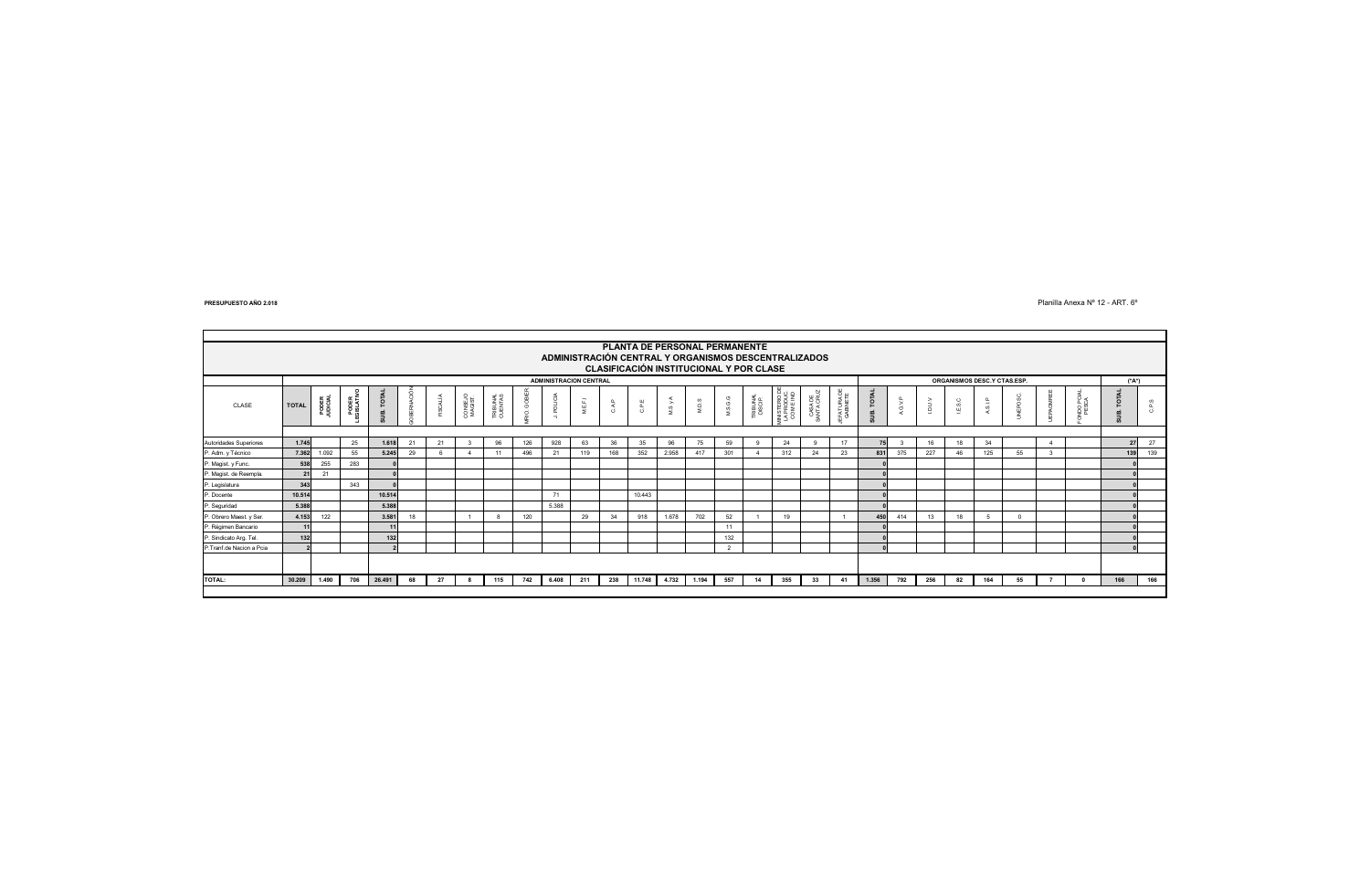Planilla Anexa Nº 13 - ART. 7º

|                    |              |                                                      |                     |            |                   |          |             |                     |               |                               |         |     |       |              |     |      |                    | PLANTA DE PERSONAL CONTRATADO Y TRANSITORIO |                         |                               |                       |                |         |             |         |          |                  |                     |                             |       |
|--------------------|--------------|------------------------------------------------------|---------------------|------------|-------------------|----------|-------------|---------------------|---------------|-------------------------------|---------|-----|-------|--------------|-----|------|--------------------|---------------------------------------------|-------------------------|-------------------------------|-----------------------|----------------|---------|-------------|---------|----------|------------------|---------------------|-----------------------------|-------|
|                    |              | ADMINISTRACIÓN CENTRAL Y ORGANISMOS DESCENTRALIZADOS |                     |            |                   |          |             |                     |               |                               |         |     |       |              |     |      |                    |                                             |                         |                               |                       |                |         |             |         |          |                  |                     |                             |       |
|                    |              | CLASIFICACIÓN INSTITUCIONAL Y POR CLASE              |                     |            |                   |          |             |                     |               |                               |         |     |       |              |     |      |                    |                                             |                         |                               |                       |                |         |             |         |          |                  |                     |                             |       |
|                    |              |                                                      |                     |            |                   |          |             |                     |               | <b>ADMINISTRACION CENTRAL</b> |         |     |       |              |     |      |                    |                                             |                         |                               | ORG. DESC.Y CTAS.ESP. |                |         |             | (*A*)   |          |                  |                     |                             |       |
| CLASE              | <b>TOTAL</b> | ğ<br>ā                                               | PODER<br>EGISLATIVO | SUB. TOTAL | <b>DBERNACIÓN</b> | FISCALÍA | NSEJO MAGIS | TRIBUNAL<br>CUENTAS | MRIO. GOBIER. | POLICIA<br>$\rightarrow$      | M.E.F.1 | CAP | €     | ⋖<br>$MSy$ . | Saw | MSGG | DISCI<br>RIBUNAL I | MINISTERIO DE LA<br>PRODUC, COM E<br>IND    | IEFATURA DE<br>GABINETE | $\prec$<br>A DE SANTA<br>CRUZ | SUB. TOTAL            | AGVP           | $\geqq$ | <b>IESC</b> | A.S.I.P | UNEPOSC. | <b>JEPAOMREE</b> | ONDO PCIAL<br>PESCA | <b>TOTAL</b><br>$rac{1}{2}$ | C.P.S |
|                    |              |                                                      |                     |            |                   |          |             |                     |               |                               |         |     |       |              |     |      |                    |                                             |                         |                               |                       |                |         |             |         |          |                  |                     |                             |       |
|                    |              |                                                      |                     |            |                   |          |             |                     |               |                               |         |     |       |              |     |      |                    |                                             |                         |                               |                       |                |         |             |         |          |                  |                     |                             |       |
| <b>CONTRATADOS</b> | 3.759        | 130                                                  | 28                  | 3.527      |                   |          |             |                     | 97            |                               |         |     | 2.759 | 344          | 258 | 27   |                    | 28                                          |                         |                               | 73                    | 5 <sup>′</sup> |         |             |         |          |                  |                     |                             |       |
| <b>TRANSITORIO</b> | 88           |                                                      | 72                  |            |                   |          |             |                     |               |                               |         |     |       |              |     |      |                    |                                             |                         |                               | 10                    | 10             |         |             |         |          |                  |                     |                             |       |
| SALUD PUBLICA      |              |                                                      |                     |            |                   |          |             |                     |               |                               |         |     |       |              |     |      |                    |                                             |                         |                               |                       |                |         |             |         |          |                  |                     |                             |       |
| Dcto. 1429/04      | 258          |                                                      |                     | 258        |                   |          |             |                     |               |                               |         |     |       | 258          |     |      |                    |                                             |                         |                               |                       |                |         |             |         |          |                  |                     |                             |       |
| Ley 1917           |              |                                                      |                     |            |                   |          |             |                     |               |                               |         |     |       |              |     |      |                    |                                             |                         |                               |                       |                |         |             |         |          |                  |                     |                             |       |
| P. Bancario        |              |                                                      |                     |            |                   |          |             |                     |               |                               |         |     |       |              |     |      |                    |                                             |                         |                               |                       |                |         |             |         |          |                  |                     |                             |       |
| Dec. 3095/04       |              |                                                      |                     |            |                   |          |             |                     |               |                               |         |     |       |              |     |      |                    |                                             |                         |                               |                       |                |         |             |         |          |                  |                     |                             |       |
|                    |              |                                                      |                     |            |                   |          |             |                     |               |                               |         |     |       |              |     |      |                    |                                             |                         |                               |                       |                |         |             |         |          |                  |                     |                             |       |
|                    |              |                                                      |                     |            |                   |          |             |                     |               |                               |         |     |       |              |     |      |                    |                                             |                         |                               |                       |                |         |             |         |          |                  |                     |                             |       |
| TOTAL:             | 4.117        | 130                                                  | 100 <sup>1</sup>    | 3.803      |                   |          |             |                     | 97            | 10                            |         |     | 2.759 | 602          | 258 | 34   |                    | 28                                          |                         |                               | 83                    | 61             |         |             |         |          |                  |                     |                             |       |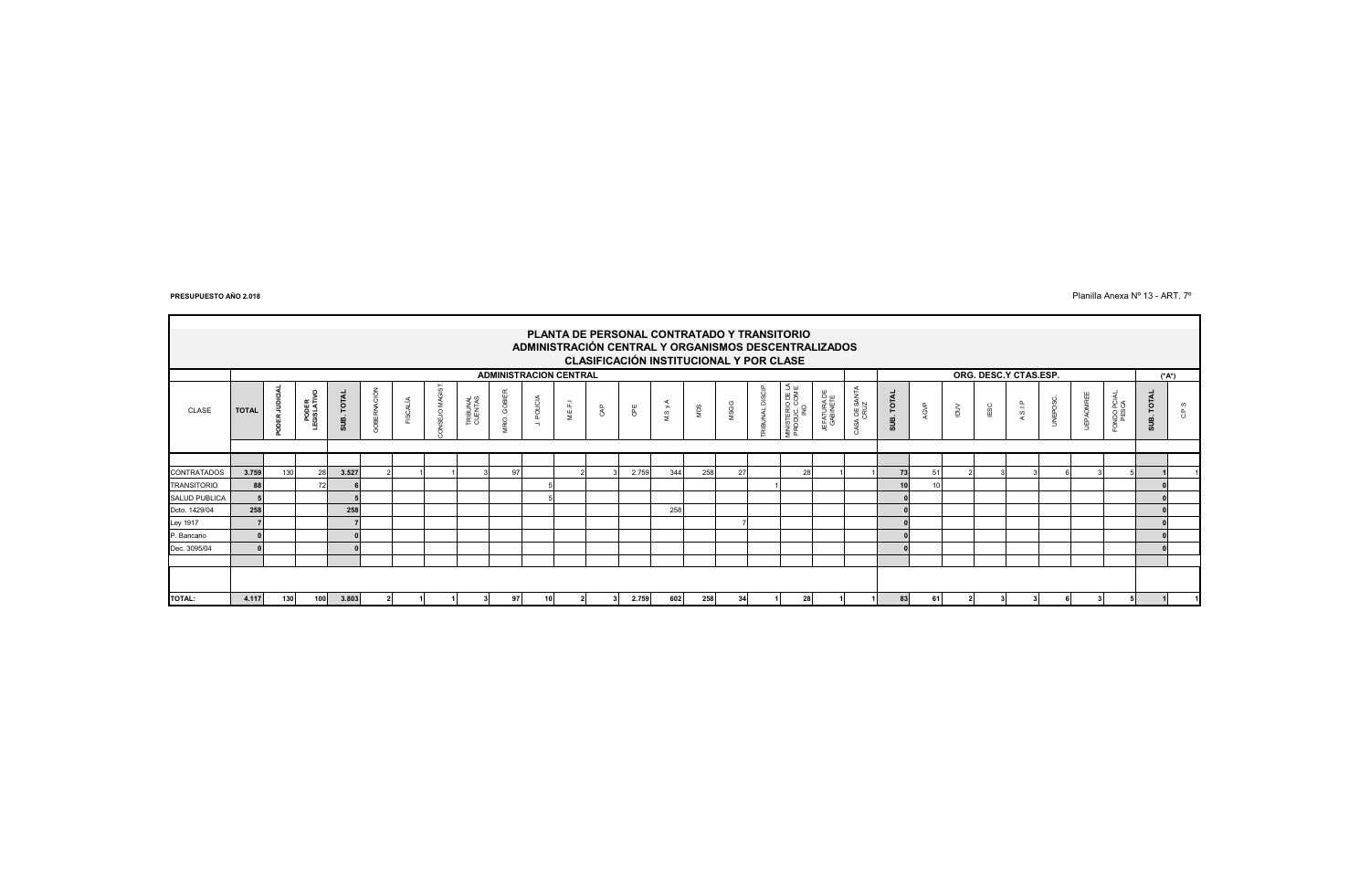Planilla Anexa Nº 14

|                        | CARGOS VACANTES CATEGORIAS NIVEL (255;254;253;244;243;242;241) AUTORIDADES SUPERIORES<br>ADMINISTRACIÓN CENTRAL Y ORGANISMOS DESCENTRALIZADOS<br>CLASIFICACIÓN INSTITUCIONAL Y POR CLASE |              |                |                      |     |  |                    |           |  |  |        |                             |          |    |          |  |                        |            |         |  |    |  |    |  |     |  |                   |
|------------------------|------------------------------------------------------------------------------------------------------------------------------------------------------------------------------------------|--------------|----------------|----------------------|-----|--|--------------------|-----------|--|--|--------|-----------------------------|----------|----|----------|--|------------------------|------------|---------|--|----|--|----|--|-----|--|-------------------|
|                        | <b>ADMINISTRACION CENTRAL</b>                                                                                                                                                            |              |                |                      |     |  |                    |           |  |  |        | ORGANISMOS DESC.Y CTAS.ESP. |          |    |          |  |                        | (*A*)      |         |  |    |  |    |  |     |  |                   |
| CLASE                  | <b>TOTAL</b>                                                                                                                                                                             | POE<br>UDICI | $\overline{8}$ | `P<br>$\overline{a}$ | ≈ z |  | CONSEJO<br>MAGIST. | E S<br>Ξω |  |  | -<br>필 | ن                           | $\omega$ |    | <b>S</b> |  | 봄 몸<br>CASA I<br>WTA C | ு ய<br>≲ ⊡ | $\circ$ |  | P. |  | -- |  | ñ r |  | $\leftrightarrow$ |
|                        |                                                                                                                                                                                          |              |                |                      |     |  |                    |           |  |  |        |                             |          |    |          |  |                        |            |         |  |    |  |    |  |     |  |                   |
| Autoridades Superiores | 147                                                                                                                                                                                      |              |                |                      |     |  |                    |           |  |  |        |                             |          | 26 |          |  |                        |            | 34      |  |    |  |    |  |     |  |                   |
| Jefauras Dep/Div/Secc  | 786                                                                                                                                                                                      | 585          | 35             | 127                  |     |  |                    |           |  |  |        | 38                          |          | 22 | 32       |  |                        |            | 35      |  | 15 |  |    |  |     |  |                   |
|                        |                                                                                                                                                                                          |              |                |                      |     |  |                    |           |  |  |        |                             |          |    |          |  |                        |            |         |  |    |  |    |  |     |  |                   |
| <b>TOTAL:</b>          | 933                                                                                                                                                                                      | 585          | 35             | 233                  |     |  |                    |           |  |  |        |                             | 26       |    | 50       |  |                        |            | 69      |  | 20 |  | 20 |  |     |  | 11                |
|                        |                                                                                                                                                                                          |              |                |                      |     |  |                    |           |  |  |        |                             |          |    |          |  |                        |            |         |  |    |  |    |  |     |  |                   |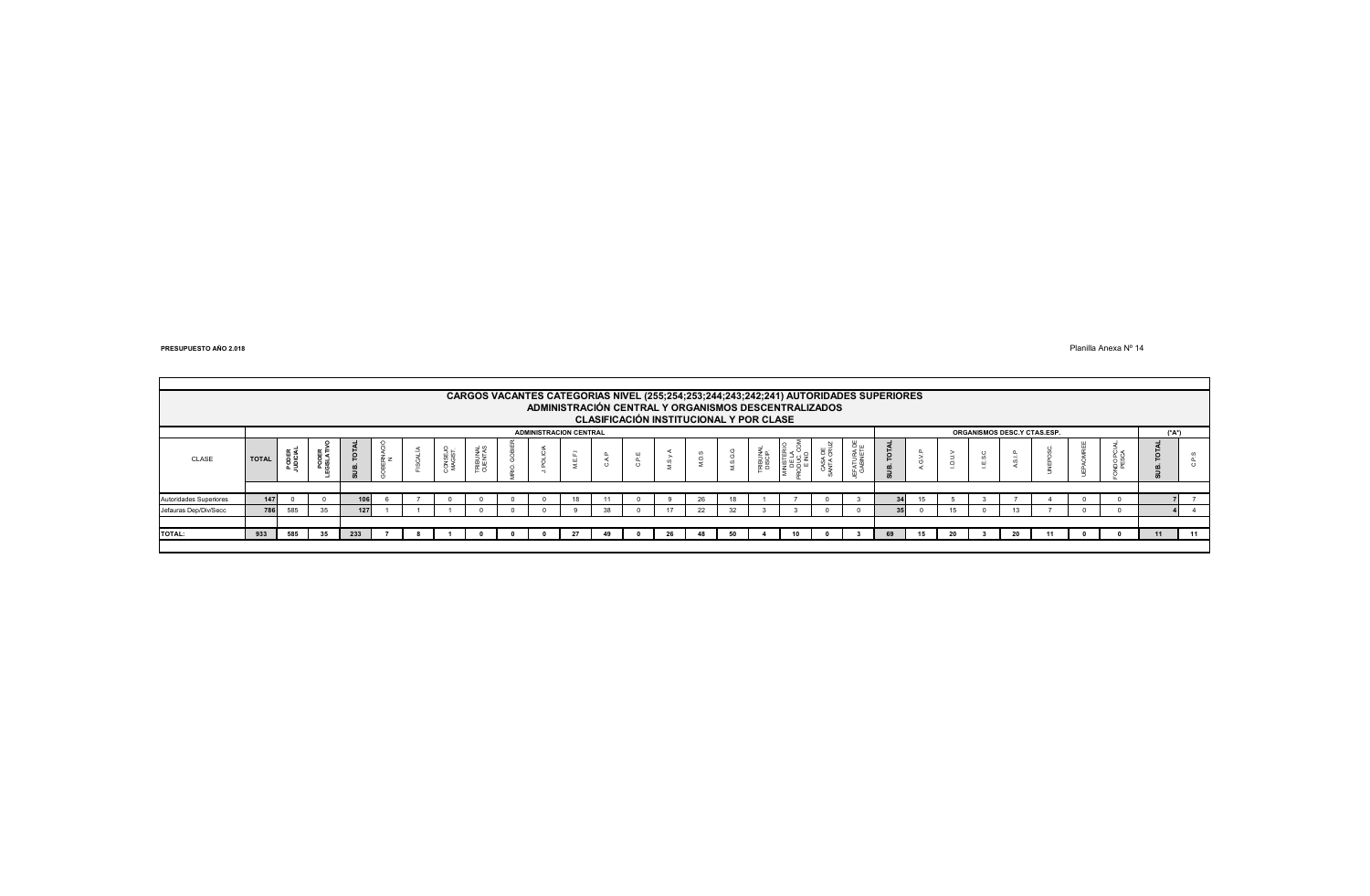## PRESUPUESTO AÑO 2.018 Planilla Anexa Nº 15 - Art. 10

| <b>CONCEPTO</b>                                                                 | L.O.A.S.                                 | I.S.P.R.O.                | <b>CANAL 9</b>                         | C.S.S.                                   | <b>S.P.S.E.</b>               | <b>DISTRIGAS S.A.</b>      | FO.MI.CRUZ S.E.                          | <b>TOTAL</b>                  |
|---------------------------------------------------------------------------------|------------------------------------------|---------------------------|----------------------------------------|------------------------------------------|-------------------------------|----------------------------|------------------------------------------|-------------------------------|
| <b>I. INGRESOS CORRIENTES</b>                                                   | 321.230.340                              | 212.225.500               | 86.506.731                             | 3.280.176.015                            | 1.659.500.000                 | 185.759.705                | 698.601.247                              | 6.443.999.538                 |
| Contribuciones a la Seguridad Social                                            |                                          |                           |                                        | 3.231.193.585                            |                               |                            |                                          | 3.231.193.585                 |
| . No Tributarios                                                                | 171.354.870                              | $\mathbf 0$               | $\mathbf 0$                            | $\pmb{0}$                                | 222.500.000                   | $\mathbf 0$                | $\mathbf 0$                              | 393.854.870                   |
| - Regalías                                                                      | $\mathbf 0$                              | $\pmb{0}$                 | $\pmb{0}$                              | $\pmb{0}$                                | $\circ$                       | $\mathbf 0$                | $\pmb{0}$                                | $\mathbf 0$                   |
| - Tasas y Tarifas                                                               | $\mathbf 0$                              | $\circ$                   | $\mathbf 0$                            | $\pmb{0}$                                | $\mathbf 0$                   | $\overline{0}$             | $\mathbf 0$                              | $\mathbf 0$                   |
| - Multas                                                                        | $\mathbf 0$                              | 0                         | $\mathbf 0$                            | $\mathbf 0$                              | $\circ$                       | $\overline{0}$             | $\overline{0}$                           | $\mathbf 0$                   |
| - Canones                                                                       | 171.354.870                              | 0                         | $\mathbf 0$                            | $\pmb{0}$                                | $\circ$                       | $\overline{0}$             | $\overline{0}$                           | 171.354.870                   |
| - Otros                                                                         | $\overline{0}$                           | $\pmb{0}$                 | $\mathbf 0$                            | $\pmb{0}$                                | 222.500.000                   | $\overline{0}$             |                                          | 222.500.000                   |
| . Venta. Bienes y Servicios                                                     | 116.832.870                              | 208.675.500               | 4.000.000                              | 48.982.430                               | 1.437.000.000                 | 185.759.705                | 540.623.582                              | 2.541.874.087                 |
| Rentas de la Propiedad                                                          | 33.042.600                               | 3.550.000                 | $\Omega$                               | $\mathbf 0$                              | $\Omega$                      | $\Omega$                   | 157.977.665                              | 194.570.265                   |
| . Transferencias Corrientes                                                     | $\pmb{0}$                                | $\pmb{0}$                 | 82.506.731                             | $\mathbf 0$                              | $\mathbf 0$                   | $\Omega$                   | $\mathbf 0$                              | 82.506.731                    |
| <b>II. GASTOS CORRIENTES</b>                                                    | 93.143.769                               | 33.858.000                | 86.506.731                             | 2.807.173.830                            | 2.470.300.000                 | 321.106.580                | 138.123.333                              | 5.950.212.243                 |
| Gastos                                                                          | 93.143.769                               | 33.858.000                | 86.506.731                             | 2.807.173.830                            | 2.470.300.000                 | 321.106.580                | 138.123.333                              | 5.950.212.243                 |
| - Personal                                                                      | 34.975.889                               | 27.180.000                | 71.006.731                             | 178.970.249                              | 984.500.000                   | 133.726.780                | 108.057.897                              | 1.538.417.546                 |
| - Bienes de Consumo                                                             | 3.244.830                                | 1.035.000                 | 11.300.000                             | 8.141.011                                | 994.600.000                   | 47.694.260                 | 9.031.225                                | 1.075.046.326                 |
| - Servicios no personales                                                       | 54.923.050                               | 5.643.000                 | 4.200.000                              | 2.620.062.570                            | 491.200.000                   | 90.616.430                 | 21.034.211                               | 3.287.679.261                 |
| - Otros Gastos                                                                  | $\mathbf 0$                              | $\pmb{0}$                 | $\mathbf 0$                            | $\pmb{0}$                                | $\overline{0}$                | 49.069.110                 | $\overline{0}$                           | 49.069.110                    |
| . Rentas de la Propiedad                                                        | $\overline{0}$                           | $\pmb{0}$                 | $\pmb{\mathsf{O}}$                     | $\pmb{0}$                                | $\Omega$                      | $\Omega$                   | $\Omega$                                 | $\pmb{0}$                     |
| . Transferencias Corrientes<br>- Al Sector Privado                              | $\mathbf 0$                              | $\Omega$                  | $\mathbf 0$                            | $\mathbf 0$                              | $\circ$                       | $\Omega$                   | $\overline{0}$                           | $\mathbf 0$                   |
| - Al Sector Público                                                             | $\mathbf 0$                              | $\pmb{0}$                 | $\mathbf 0$                            | $\mathbf 0$                              | $\mathbf 0$                   | $\mathbf 0$                | $\overline{0}$                           | $\mathbf 0$                   |
|                                                                                 | $\overline{0}$                           | $\mathbf 0$               | $\mathbf 0$                            | $\mathbf 0$                              | $\Omega$                      | $\Omega$                   | $\Omega$                                 | $\mathbf 0$                   |
| III. RESULTADO ECONÓMICO (I-II)                                                 | 228.086.571                              | 178.367.500               | $\pmb{0}$                              | 473.002.185                              | $-810.800.000$                | -135.346.875               | 560.477.914                              | 493.787.295                   |
| <b>IV. INGRESOS DE CAPITAL</b>                                                  | 3.000.000                                | 8.000.000                 | 89.759.196                             | $\pmb{0}$                                | $\mathbf{0}$                  | $\mathbf{0}$               | $\mathbf{0}$                             | 100.759.196                   |
| Recursos Propios de Capital                                                     | $\mathbf 0$                              | $\mathbf 0$               | $\mathbf 0$                            | $\mathbf 0$                              | $\pmb{\mathsf{O}}$            | $\mathbf 0$                | $\mathbf 0$                              | $\mathbf 0$                   |
| . Transferencias de Capital                                                     | $\pmb{0}$                                | $\pmb{0}$                 | 88.609.724                             | $\pmb{\mathsf{O}}$                       | $\pmb{\mathsf{O}}$            | $\mathbf 0$                | $\pmb{0}$                                | $\pmb{0}$                     |
| . Disminución de la Inversión Financiera                                        | 3.000.000                                | 8.000.000                 | 1.149.472                              | $\pmb{0}$                                | $\circ$                       | $\overline{0}$             | $\mathbf 0$                              | $\mathbf 0$                   |
| <b>V. GASTOS DE CAPITAL</b>                                                     | 27.839.500                               | 13.500.000                | 89.759.196                             | 8.955.800                                | 93.200.000                    | $\mathbf{0}$               | 19.930.421                               | 253.184.917                   |
| .Bienes de Uso                                                                  | 11.784.500                               | 2.700.000                 | 72.701.196                             | 8.955.800                                | 14.000.000                    | $\mathbf 0$                | 9.376.974                                | 119.518.470                   |
| . Trabajos Públicos (Anexo )                                                    | 6.500.000                                | $\mathbf 0$               | 17.058.000                             | $\pmb{0}$                                | 79.200.000                    | $\mathbf 0$                | $\mathbf 0$                              | 102.758.000                   |
| . Transferencias de Capital                                                     | $\mathbf 0$                              | $\mathsf 0$               | $\mathsf{O}\xspace$                    | $\mathsf{O}\xspace$                      | $\mathbf 0$                   | $\overline{0}$             | $\pmb{0}$                                | $\mathbf 0$                   |
| - Al Sector Privado                                                             | $\pmb{0}$                                | $\Omega$                  | $\pmb{\mathsf{O}}$                     | $\pmb{0}$                                | $\mathbf 0$                   | $\Omega$                   | $\Omega$                                 | $\overline{0}$                |
| - Al Sector Público                                                             | $\overline{0}$                           | $\mathbf 0$               | $\mathbf 0$                            | $\mathbf 0$                              | $\Omega$                      | $\Omega$                   | $\Omega$                                 | $\mathbf 0$                   |
| - Al Sector Externo                                                             | $\mathbf 0$                              | $\pmb{0}$                 | $\mathbf 0$                            | $\mathbf 0$                              | $\mathbf 0$                   | $\mathbf 0$                | $\overline{0}$                           | $\mathbf 0$                   |
| . Inversión Financiera                                                          | 9.555.000                                | 10.800.000                | $\mathbf 0$                            | $\pmb{0}$                                | $\circ$                       | $\overline{0}$             | 10.553.447                               | 30.908.447                    |
| VI. INGRESOS TOTALES (I+IV)                                                     | 324.230.340                              | 220.225.500               | 176.265.927                            | 3.280.176.015                            | 1.659.500.000                 | 185.759.705                | 698.601.247                              | 6.544.758.734                 |
| VII. GASTOS TOTALES (II+V)                                                      | 120.983.269                              | 47.358.000                | 176.265.927                            | 2.816.129.630                            | 2.563.500.000                 | 321.106.580                | 158.053.754                              | 6.203.397.160                 |
| IX. RESULTADO FINANCIERO (VI-VII)                                               | 203.247.071                              | 172.867.500               | $\pmb{0}$                              | 464.046.385                              | $-904.000.000$                | -135.346.875               | 540.547.493                              | 341.361.574                   |
| <b>X. FUENTES FINANCIERAS</b>                                                   | $\overline{0}$                           | $\overline{0}$            | $\overline{0}$                         | $\overline{0}$                           | 1.365.500.000                 | 135.346.875                | $\overline{0}$                           | 1.500.846.875                 |
| Disminución de la Inversión Financiera<br>- Uso del fondo anticíclico           | $\overline{\mathfrak{o}}$<br>$\mathbf 0$ | $\overline{0}$<br>$\circ$ | $\overline{0}$<br>$\circ$              | $\overline{0}$<br>$\circ$                | $\Omega$<br>$\mathbf 0$       | $\Omega$<br>$\mathbf 0$    | $\overline{0}$<br>$\mathbf 0$            | $\overline{0}$<br>$\mathbf 0$ |
| - Remanentes                                                                    | $\Omega$                                 | $\Omega$                  | $\pmb{0}$                              | $\pmb{0}$                                | $\pmb{0}$                     | $\Omega$                   | $\Omega$                                 | $\pmb{0}$                     |
| - Otros                                                                         | $\pmb{0}$<br>$\pmb{0}$                   | $\pmb{0}$<br>$\mathsf 0$  | $\pmb{0}$<br>$\pmb{0}$                 | $\pmb{0}$<br>$\pmb{0}$                   | $\pmb{0}$<br>1.365.500.000    | $\Omega$<br>135.346.875    | $\pmb{0}$<br>$\pmb{0}$                   | $\pmb{0}$<br>1.500.846.875    |
| Endeudamiento Público e Inc. de Otros Pasivos<br>- Obtención de Otros Préstamos | $\pmb{0}$                                | $\Omega$                  | $\pmb{0}$                              | $\pmb{0}$                                | 1.365.500.000                 | 135.346.875                | $\Omega$                                 | 1.500.846.875                 |
| - Incremento de Otros Pasivos                                                   | $\mathbf 0$                              | $\pmb{0}$                 | $\pmb{0}$                              | $\pmb{0}$                                | $\Omega$                      | $\Omega$                   | $\Omega$                                 | $\Omega$                      |
| <b>XI. APLICACIONES FINANCIERAS</b>                                             | 203.247.071                              | 172.867.500               | $\overline{\mathbf{0}}$                | 464.046.385                              | 461.500.000                   | $\overline{\mathbf{0}}$    | 540.547.493                              | 1.842.208.449                 |
| Inversión Financiera<br>- Integración del Fondo Anticiclico                     | 10.162.354<br>$\Omega$                   | 60.503.625<br>$\Omega$    | $\overline{\mathbf{0}}$<br>$\mathbf 0$ | $\overline{\mathfrak{o}}$<br>$\mathbf 0$ | $\overline{0}$<br>$\mathbf 0$ | $\overline{0}$<br>$\Omega$ | $\overline{\mathfrak{o}}$<br>$\mathbf 0$ | 70.665.979<br>0               |
| - Otros<br>Amortización de Préstamos y Disminución de Otros                     | 10.162.354                               | 60.503.625                | $\pmb{0}$                              | $\mathbf 0$                              | $\mathbf 0$                   | $\Omega$                   | $\mathbf 0$                              | 70.665.979                    |
| Pasivos                                                                         | 193.084.717                              | 112.363.875               | $\pmb{0}$                              | 464.046.385                              | 461.500.000                   | $\pmb{0}$                  | 540.547.493                              | 1.771.542.470                 |
| - Devolución de Préstamos                                                       | $\circ$                                  | $\mathbf 0$               | $\pmb{0}$                              | $\circ$                                  | 0                             | $\mathbf 0$                | $\mathbf 0$                              | 0                             |
| - Disminución de Otros Pasivos                                                  |                                          | 193.084.717 112.363.875   | $\mathbf 0$                            | 464.046.385                              | 461.500.000                   | $\Omega$                   | 540.547.493                              | 1.771.542.470                 |

**INSTITUTOS, EMPRESAS Y SOCIEDADES DEL ESTADO**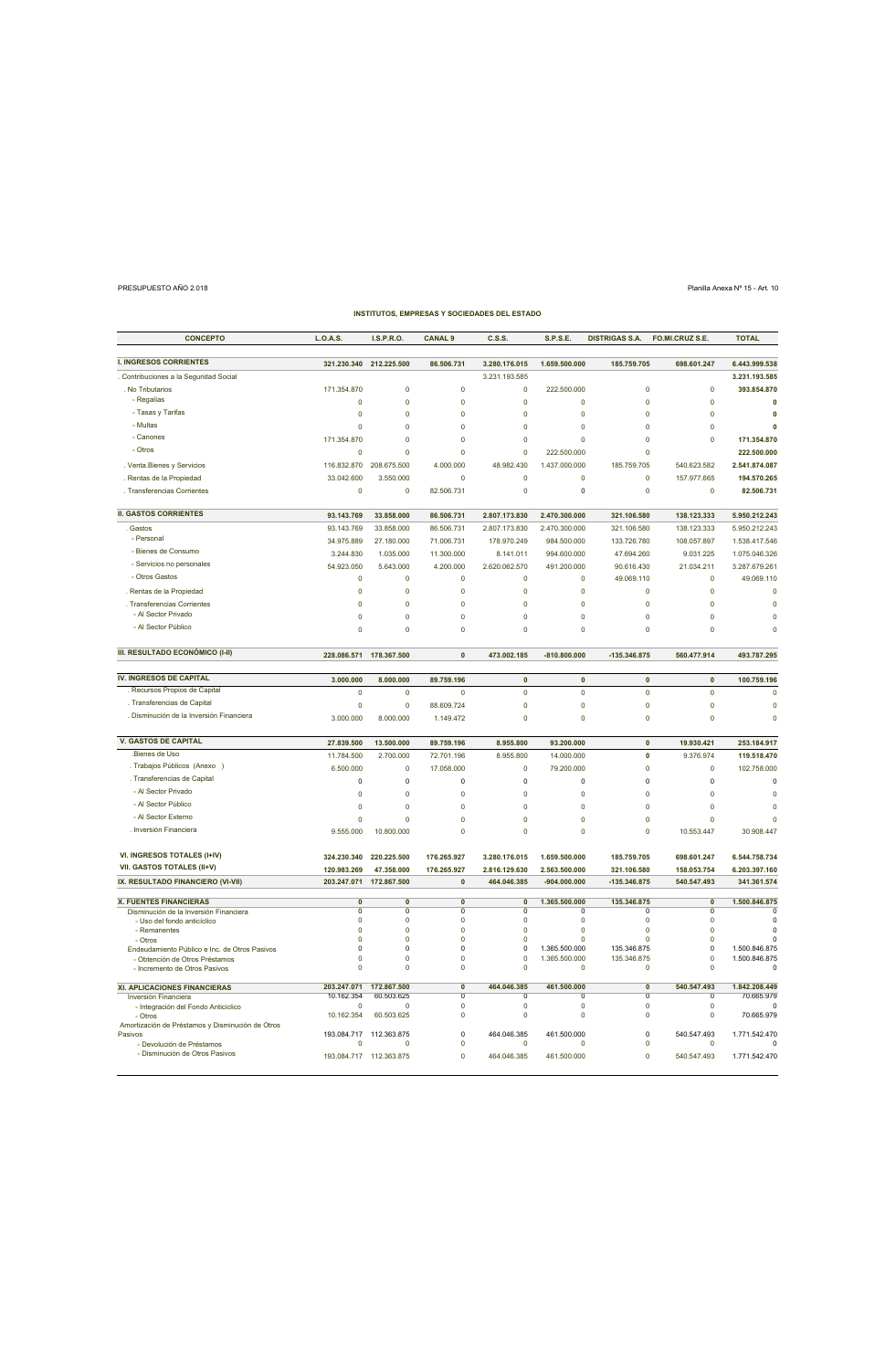## **PRESUPUESTO AÑO 2.018** PLANILLA ANEXA Nº 16

|                                                                                   | <b>TRABAJOS PÚBLICOS</b>               |                                     |               |
|-----------------------------------------------------------------------------------|----------------------------------------|-------------------------------------|---------------|
|                                                                                   | <b>C/ RECURSOS</b><br><b>AFECTADOS</b> | <b>C/RENTAS</b><br><b>GENERALES</b> | <b>TOTAL</b>  |
| <b>ADMINISTRACIÓN CENTRAL</b>                                                     |                                        |                                     |               |
| <b>GOBERNACIÓN</b>                                                                | 0                                      | 0                                   | 0             |
| <b>FISCALÍA DE ESTADO</b>                                                         | 0                                      | 0                                   |               |
| <b>PODER JUDICIAL</b>                                                             | 0                                      | 20.616.089                          | 20.616.089    |
| <b>CONSEJO DE LA MAGISTRATURA</b>                                                 | 0                                      | 0                                   |               |
| TRIBUNAL DE CUENTAS                                                               | 0                                      | 22.260.000                          | 22.260.000    |
| <b>MINISTERIO DE GOBIERNO</b>                                                     | 0                                      | 0                                   |               |
| JEFATURA DE POLICIA                                                               | 0                                      |                                     |               |
| MINISTERIO DE ECONOMÍA, FINANZAS E INFRAEST.<br><b>CONSEJO AGRARIO PROVINCIAL</b> | 0<br>0                                 | 0<br>27.800.000                     | 27.800.000    |
| <b>CONSEJO PROVINCIAL DE EDUCACIÓN</b>                                            | 0                                      | 0                                   |               |
| MINISTERIO DE DESARROLLO SOCIAL                                                   | 0                                      | 0                                   | 0             |
| MINISTERIO SEC. GRAL. DE LA GOBERNACIÓN                                           | 0                                      | 0                                   | 0             |
| <b>CASA DE SANTA CRUZ</b>                                                         | 0                                      | 0                                   | 0             |
| <b>TRIBUNAL DE DISCIPLINA</b>                                                     | 0                                      | 0                                   | 0             |
| <b>HONORABLE CÁMARA DE DIPUTADOS</b>                                              | 0                                      | 0                                   |               |
| <b>MINISTERIO DE LA PRODUCCIÓN</b>                                                | 0                                      | 0                                   | 0             |
| JEFATURA DE GABINETE                                                              | 0                                      | 0                                   | 0             |
| <b>MINISTERIO DE SALUD</b>                                                        | 0                                      | 0                                   | 0             |
| <b>OBLIGACIONES A CARGO DEL TESORO</b>                                            | 0                                      | 0                                   |               |
| TOTAL DE ADMINISTRACION CENTRAL                                                   | 0                                      | 70.676.089                          | 70.676.089    |
| ORG. DESCENTRALIZADOS Y CTAS. ESPECIALES                                          |                                        |                                     |               |
| <b>ESCRIBANÍA MAYOR DE GOBIERNO</b>                                               | 235.000                                | 0                                   | 235.000       |
| <b>FONDO DEL PODER JUDICIAL</b>                                                   | 18.327.599                             | 0                                   | 18.327.599    |
| P.R.E.P.A.P.                                                                      | 0                                      | 0                                   |               |
| A.G.V.P.                                                                          | 108.404.400                            | 0                                   | 108.404.400   |
| ** Convenios con Provincia                                                        | 0                                      | 0                                   |               |
| ** Coparticipación Vial                                                           | 108.404.400                            | 0                                   | 108.404.400   |
| ** Obras provinciales                                                             | 0                                      | 0                                   | 0             |
| ** Obras de Infraestructura                                                       | 0                                      | 0                                   | 0             |
| ** Otras                                                                          | 0                                      | 0                                   | 0             |
| ** FFFiR                                                                          | 0                                      | 0                                   |               |
| <b>I.D.U.V.</b>                                                                   | 1.063.302.979                          | 0                                   | 1.063.302.979 |
| ** Fondo Federal Solidario                                                        | 274.008.000                            | 0                                   | 274.008.000   |
| ** Habitat Nación                                                                 | 262.585.579                            | 0                                   | 262.585.579   |
| ** FONAVI                                                                         | 526.709.400                            | 0                                   | 526.709.400   |
| ** Fondos Recuperos                                                               | 0                                      | 0                                   | 0             |
|                                                                                   |                                        |                                     |               |
| U.E.P.A.O.M.R.E.E.                                                                | 0                                      |                                     | 0             |
| <b>ARANCELAMIENTO HOSPITALARIO</b>                                                | 0                                      |                                     |               |
| <b>FONDO PROVINCIAL DE PESCA</b>                                                  | 0                                      | 0                                   |               |
| UN.E.PO.S.C.                                                                      | 94.885.250                             | 0                                   | 94.885.250    |
| ** Propios                                                                        | 94.885.250                             | 0                                   | 94.885.250    |
| ** Rentas Grales                                                                  | 0                                      | 0                                   | 0             |
| ** Aportes Nación                                                                 | 0                                      | 0                                   | 0             |
| U.E.P.A.H.R.S.C.                                                                  | 0                                      | 0                                   | 0             |
| I.E.S.C                                                                           | 0                                      | 0                                   | 0             |
| <b>A.S.I.P</b>                                                                    | 600.000                                | 0                                   | 600.000       |
| TOTAL ORG. DESCENT. Y CTAS. ESPECIALES                                            | 1.285.755.228                          | 0                                   | 1.285.755.228 |
| ORGANISMOS DE LA SEGURIDAD SOCIAL                                                 |                                        |                                     |               |
| - CAJA DE PREVISIÓN SOCIAL                                                        | 1.500.000                              | 0                                   | 1.500.000     |
| TOTAL ORGANISMOS DE LA SEG. SOCIAL                                                | 1.500.000                              | 0                                   | 1.500.000     |
|                                                                                   |                                        |                                     |               |
| TOTAL TRABAJOS PÚBLICOS                                                           | 1.287.255.228                          | 70.676.089                          | 1.357.931.317 |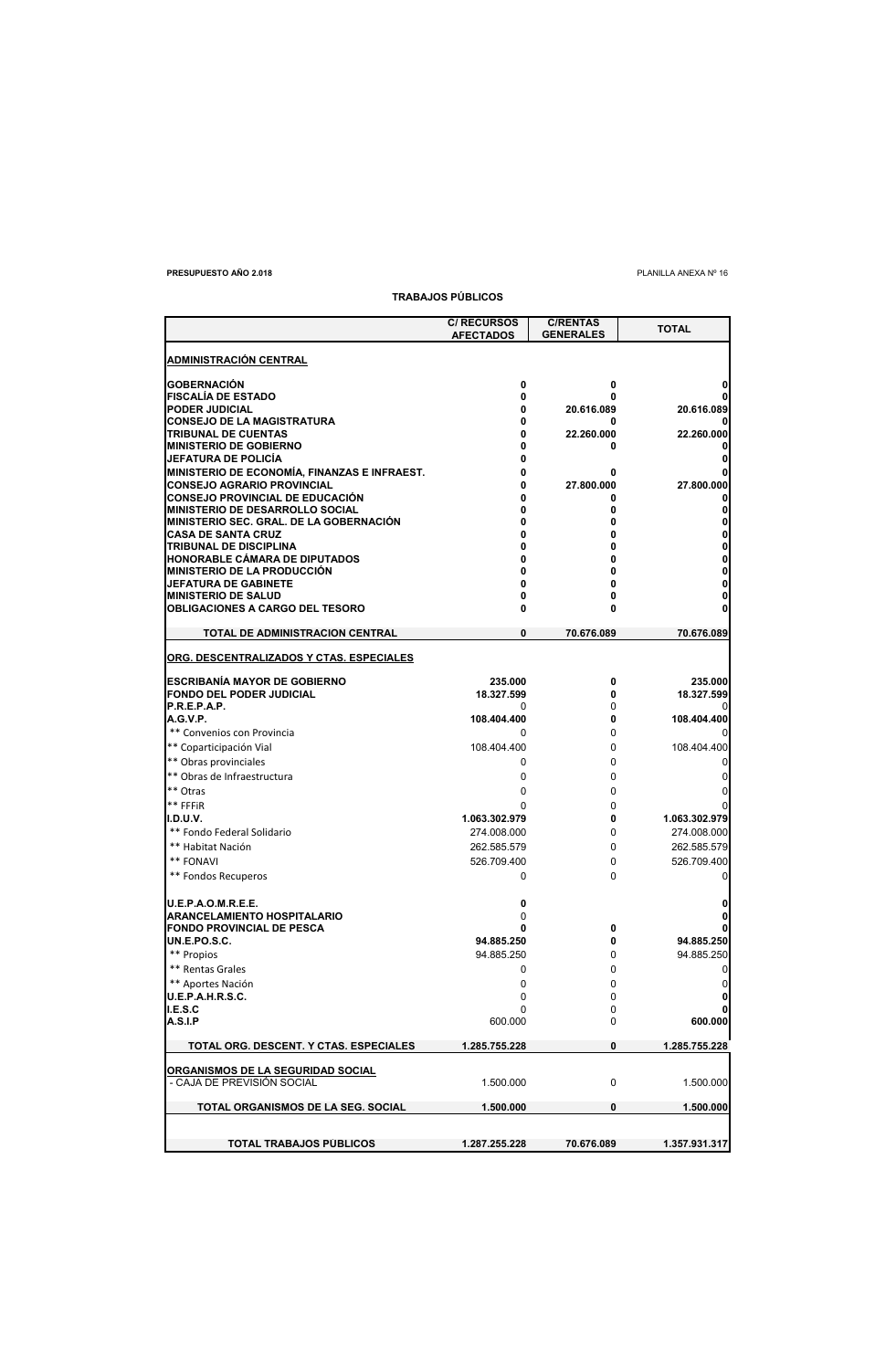## PRESUPUESTO AÑO 2.018 Planilla Anexa Nº 17

## **GASTO EN TRANSFERENCIAS**

## **POR CARÁCTER INSTITUCIONAL Y ECONÓMICO**

| Jurisdicciones / Recursos                           | <b>Transf. Corrientes</b> | <b>Transf.</b> de Capital | Total             |
|-----------------------------------------------------|---------------------------|---------------------------|-------------------|
| <b>TOTAL</b>                                        | 15.095.776.454,00         | 246.622.004,00            | 15.342.398.458,00 |
| <b>ADMINISTRACION CENTRAL</b>                       | 6.214.499.330,00          | 246.622.004,00            | 6.461.121.334,00  |
| <b>MINISTERIO DE GOBIERNO</b>                       | 158.200.000,00            | 0,00                      | 158.200.000,00    |
| Ayudas Sociales a Personas                          | 85.000.000,00             | 0,00                      | 85.000.000,00     |
| Transf. a Fundación Santa Cruz Sustentable          | 70.000.000,00             |                           |                   |
| Transf. a Otras Instituciones Culturales y Sociales | 200.000,00                | 0,00                      | 200.000,00        |
| Transf. Adm. Cental Nacional (U-15)                 | 3.000.000,00              | 0,00                      | 3.000.000,00      |
| MINISTERIO DE ECONOMÍA, FINANZAS E INFRAEST.        | 64.150.530,00             | 0,00                      | 64.150.530,00     |
| Ayudas Sociales a Personas                          | 2.892.500,00              | 0,00                      | 2.892.500,00      |
| SUBSIDIO CONSUMO DE GAS                             | 0,00                      | 0,00                      | 0,00              |
| ACUERDOS COMP. Y OPER. TRANSF. B.S.C.S.A.           | 2.892.500,00              | 0,00                      | 2.892.500,00      |
| Transf. Para act. Científicas y Académicas          | 80.000,00                 | 0,00                      | 80.000,00         |
| <b>ASAP</b>                                         | 80.000,00                 | 0,00                      | 80.000,00         |
| Transf. al Sector Público Nacional                  | 61.178.030,00             | 0,00                      | 61.178.030,00     |
| CFI LEY 23548                                       | 57.387.200,00             | 0,00                      | 57.387.200,00     |
| <b>CIMOP</b>                                        | 543.790,00                | 0,00                      | 543.790,00        |
| <b>COMISION ARBITRAL</b>                            | 2.314.000,00              | 0,00                      | 2.314.000,00      |
| COMISION FEDERAL DE IMPUESTOS                       | 543.790,00                | 0,00                      | 543.790,00        |
| CONSEJO FEDERAL DE RESPONSABILIDAD FISCAL           | 289.250,00                | 0,00                      | 289.250,00        |
| FORO PERMANENTE DE PRESUPUESTO                      | 100.000,00                | 0,00                      | 100.000,00        |
| <b>OFEPHI</b>                                       | 0,00                      |                           | 0,00              |
| Transferencias a Universidades                      | 0,00                      | 0,00                      | 0,00              |
| <b>UNPA</b>                                         | 0,00                      | 0,00                      | 0,00              |
| <b>CONSEJO AGRARIO PROVINCIAL</b>                   | 5.000.000,00              | 0,00                      | 5.000.000,00      |
| Becas                                               | 200.000,00                | 0,00                      | 200.000,00        |
| Tranf. a Empresas Privadas                          | 4.000.000,00              | 0,00                      | 4.000.000,00      |
| <b>ESPECIES PERJUDICIALES</b>                       | 1.000.000,00              | 0,00                      | 1.000.000,00      |
| PROGRAMA AGUAS SUBTERRÁNEAS                         | 3.000.000,00              | 0,00                      | 3.000.000,00      |
| PROGRAMAS FORESTACIÓN Y TRABAJO                     | 0,00                      | 0,00                      | 0,00              |
| Transf. al Sector Público Nacional                  | 800.000,00                | 0,00                      | 800.000,00        |
| <b>BRIGADAS FORESTALES</b>                          | 800.000,00                |                           | 800.000,00        |
| <b>CONSEJO PROVINCIAL DE EDUCACIÓN</b>              | 1.175.547.300,00          | 0,00                      | 1.175.547.300,00  |
| Becas                                               | 18.660.000,00             | 0,00                      | 18.660.000,00     |
| <b>BECAS EST. SECUNDARIOS</b>                       | 12.000.000,00             | 0,00                      | 12.000.000,00     |
| BECAS EST. UNIVERSITARIOS                           | 6.660.000,00              | 0,00                      | 6.660.000,00      |
| Transf. a Instituciones de Enseñanza                | 1.156.887.300,00          | 0,00                      | 1.156.887.300,00  |
| <b>AONIKENK</b>                                     | 5.264.350,00              | 0,00                      | 5.264.350,00      |
| ESCUELAS PRIVADAS LEY 263                           | 1.034.621.800,00          | 0,00                      | 1.034.621.800,00  |
| <b>FUNDACION AUSTRO</b>                             | 26.321.750,00             | 0,00                      | 26.321.750,00     |
| I.C.E.P.                                            | 43.586.029,00             | 0,00                      | 43.586.029,00     |
| L.P.E.L.                                            | 5.264.350,00              | 0,00                      | 5.264.350,00      |
| NUESTRA SRA. DE LA PATAGONIA                        | 14.018.212,00             | 0,00                      | 14.018.212,00     |
| <b>POPLARS</b>                                      | 5.264.350,00              | 0,00                      | 5.264.350,00      |
| <b>XOSHEN AIKE</b>                                  | 3.444.389,00              | 0,00                      | 3.444.389,00      |
| <b>UPSALA</b>                                       | 19.102.070,00             | 0,00                      | 19.102.070,00     |
| AYUDAS SOCIALES A PERSONAS                          |                           |                           | 0,00              |
|                                                     | 0,00                      | 0,00                      |                   |
| MINISTERIO DE DESARROLLO SOCIAL                     | 824.007.305,00            | 26.300.000,00             | 850.307.305,00    |
| Pensiones                                           | 105.000.000,00            | 0,00                      | 105.000.000,00    |
| Ayuda Sociales a Personas                           | 670.207.305,00            | 21.800.000,00             | 692.007.305,00    |
| COMEDORES ESCOLARES - COPA DE LECHE                 | 96.000.000,00             | 0,00                      | 96.000.000,00     |
| COMEDORES ESCOLARES - PLAN NACIONAL                 | 400.140,00                | 0,00                      | 400.140,00        |
| <b>TARJETA SOCIAL</b>                               | 74.290.800,00             | 0,00                      | 74.290.800,00     |
| PLAN NACIONAL DE ASISTENCIA ALIMEN. TARJETA SOCIAL  | 22.130.024,00             | 0,00                      | 22.130.024,00     |
| <b>LEY 3062</b>                                     | 66.500.000,00             | 0,00                      | 66.500.000,00     |
| PROSOCO PROSONU                                     | 1.500.000,00              | 0,00                      | 1.500.000,00      |
| LEY 2556 FDO FIN. PROG. HOGARES C/ DISCAPAC         | 3.000.000,00              | 0,00                      | 3.000.000,00      |
| PROM. Y PROT. DERECHOS ADUL MAYORES LEY 2669        | 17.500.000,00             | 0,00                      | 17.500.000,00     |
| PROMOCION DE POLITICAS DE JUVENTUD                  | 0,00                      | 4.300.000,00              | 4.300.000,00      |
| ECONOMIA SOCIAL SANTA CRUZ INCLUYE                  | 4.800.000,00              | 0,00                      | 4.800.000,00      |
| LEY 23.548 FONDO EDUCAC. Y PROM. COOPERATIVAS       | 2.662.000,00              | 0,00                      | 2.662.000,00      |
| FONDO LEY 3201                                      | 3.182.045,00              |                           | 3.182.045,00      |
| <b>OTROS</b>                                        | 264.000.000,00            | 16.300.000,00             | 280.300.000,00    |
| UTILIDADES ISPRO - LOAS                             | 114.242.296,00            | 1.200.000,00              |                   |
| -Asistencia Directa a Personas                      | 114.242.296.00            | 1.200.000,00              | 115.442.296,00    |
| Transf. a Instituciones Culturales y Sociales       | 48.800.000,00             | 4.500.000,00              | 53.300.000,00     |
| CONVENIO PROGRAMA DEPORTES Y RECREACION             | 25.800.000,00             | 0,00                      | 25.800.000,00     |
| PROTECCION A PERSONAS CON DISCAPACIDAD              | 23.000.000,00             | 0,00                      | 23.000.000,00     |
| UTILDADES ISPRO - LOAS                              | 0,00                      | 4.500.000,00              | 4.500.000,00      |
|                                                     |                           |                           |                   |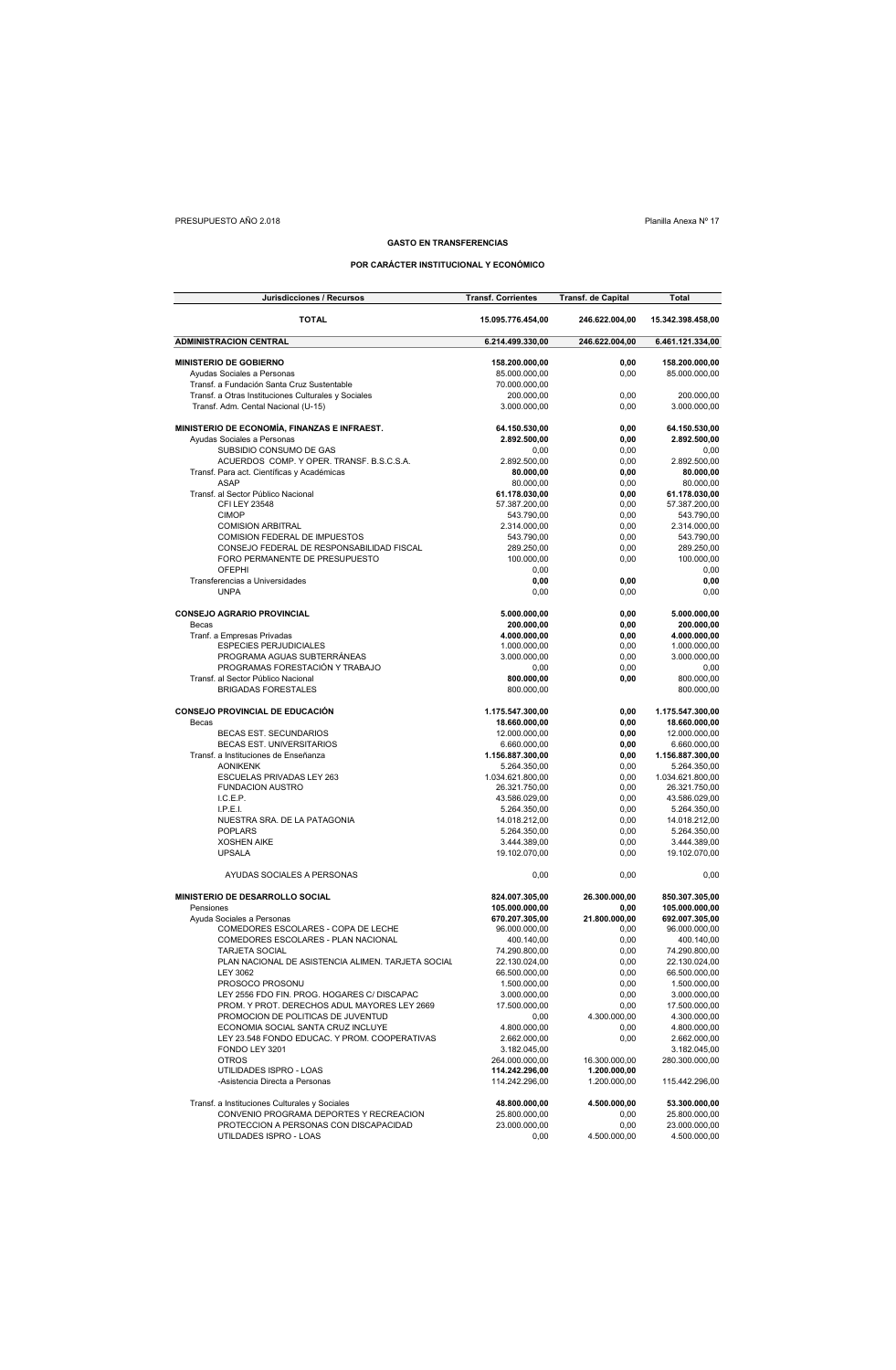| Jurisdicciones / Recursos                                                                        | <b>Transf. Corrientes</b>        | Transf. de Capital | Total                            |
|--------------------------------------------------------------------------------------------------|----------------------------------|--------------------|----------------------------------|
| MINISTERIO SECRETARÍA GENERAL DE LA GOBERNACIÓN                                                  | 19.500.000,00                    | 11.000.000,00      | 30.500.000,00                    |
| Ayudas Sociales a Personas                                                                       | 3.500.000,00                     | 3.000.000,00       | 6.500.000,00                     |
| Transf. a Instituciones Culturales y Sociales                                                    | 12.000.000,00                    | 8.000.000,00       | 20.000.000,00                    |
| Tranf. a Empresas Privadas                                                                       | 4.000.000,00                     | 0,00               | 4.000.000,00                     |
| ACUERDO BCO. SANTA CRUZ S.A.                                                                     | 4.000.000,00                     | 0.00               | 4.000.000,00                     |
| Tranf. a Inst. Públicas Nacionales.                                                              | 0,00                             | 0,00               | 0,00                             |
| CONVENIO EJERCITO ARGENTINO                                                                      | 0.00                             | 0,00               | 0.00                             |
| MINISTERIO DE SALUD Y AMBIENTE                                                                   | 113.906.520,00                   | 0,00               | 113.906.520,00                   |
| Avudas Sociales a Personas                                                                       | 102.038.250,00                   | 0.00               | 102.038.250,00                   |
| PLAN NACER                                                                                       | 2.140.485,00                     | 0,00               | 2.140.485,00                     |
| <b>OTROS</b>                                                                                     | 99.897.765,00                    | 0,00               | 99.897.765,00                    |
| Residencias Médicas                                                                              | 10.854.738,00                    | 0,00               | 10.854.738,00                    |
| Transferencias a Universidades                                                                   | 0.00                             | 0.00               | 0.00                             |
| U.T.N                                                                                            | 0.00                             | 0.00               | 0.00                             |
| Transf. a Instituciones Culturales y Sociales                                                    | 1.013.532,00                     | 0,00               | 1.013.532,00                     |
| <b>OTROS</b>                                                                                     | 1.013.532,00                     | 0,00               | 1.013.532,00                     |
| HONORABLE CÁMARA DE DIPUTADOS                                                                    | 6.151.200,00                     | 280.280,00         | 6.431.480,00                     |
| Ayudas Sociales a Personas                                                                       | 0,00                             | 0,00               | 0,00                             |
| Transf. a Instituciones de Enseñanza                                                             | 4.841.200,00                     | 280.280,00         | 5.121.480,00                     |
| Transferencias a Gobiernos Municipales                                                           | 1.310.000,00                     | 0,00               | 1.310.000,00                     |
| Transf. a Instituciones Culturales y Sociales                                                    | 0,00                             | 0,00               | 0,00                             |
| MINISTERIO DE LA PRODUCCIÓN COM E IND                                                            | 1.901.578,00                     | 3.000.000,00       | 4.901.578,00                     |
| Transf. a Instituciones Culturales y Sociales                                                    | 900.000,00                       | 0,00               | 900.000,00                       |
| Tranf. a Empresas Privadas                                                                       | 351.578,00                       | 3.000.000,00       | 3.351.578,00                     |
| Transf. al Sector Público Nacional                                                               | 650.000,00                       | 0,00               | 650.000,00                       |
| ENTE PATAGONIA TURISMO REGIONAL                                                                  | 500.000,00                       | 0,00               | 500.000,00                       |
| CONSEJO FEDERAL DEL TURISMO                                                                      | 150.000,00                       | 0,00               | 150.000,00                       |
| OTRAS TRANSFERENCIAS                                                                             | 0,00                             | 0,00               | 0,00                             |
| OBLIGACIONES A/C. DEL TESORO                                                                     | 3.846.134.897,00                 | 206.041.724,00     | 4.052.176.621,00                 |
| Tranf. a Empresas Privadas                                                                       | 0,00                             | 0,00               | 0,00                             |
| <b>DISTRIGAS S.A.</b>                                                                            | 0,00                             | 0,00               | 0,00                             |
| Transf. a Empresas Públicas No Financieras Provinciales                                          | 82.506.731,00                    | 88.609.724,00      | 171.116.455,00                   |
| CANAL <sub>9</sub>                                                                               | 82.506.731,00                    | 88.609.724,00      | 171.116.455,00                   |
| SERVICIOS PÚBLICOS S.E.                                                                          | 0,00                             | 0,00               | 0,00                             |
| <b>OTROS</b>                                                                                     | 0,00                             | 0.00               | 0.00                             |
| Coparticipaciones a Municipios y Comisiones de Fomento                                           | 3.563.628.166,00                 | 117.432.000,00     | 3.681.060.166,00                 |
| COPARTICIPACIÓN FONDO FEDERAL SOLIDARIO<br>COPARTICIPACIÓN REGALÍAS HIDROCARBURÍFERAS            | 0.00<br>377.597.867,00           | 117.432.000.00     | 117.432.000.00                   |
| COPARTICIPACIÓN PROVINCIAL DE IMPUESTOS                                                          | 2.085.984.000,00                 | 0,00<br>0.00       | 377.597.867,00                   |
| COPARTICIPACIÓN FEDERAL DE IMPUESTOS                                                             | 1.100.046.299.00                 | 0.00               | 2.085.984.000,00                 |
|                                                                                                  |                                  | 0.00               | 1.100.046.299,00                 |
| Transferencias a Municipios y Comisiones de Fomento<br>TRANSFERENCIAS PARA FINANCIAR GASTOS CTES | 200.000.000,00<br>200.000.000,00 | 0,00               | 200.000.000,00<br>200.000.000,00 |
| ORG. DESCENTRALIZADOS Y CTAS. ESPECIALES                                                         | 0,00                             | 0,00               | 0,00                             |
|                                                                                                  |                                  |                    |                                  |
| I.E.S.C.                                                                                         | 0,00                             | 0,00               | 0,00                             |
| Transf. a Empresas Privadas                                                                      | 0,00                             | 0,00               | 0,00                             |
| Fondo Provincial de Pesca                                                                        | 0,00                             | 0,00               | 0,00                             |
| Transf. a Empresas Privadas                                                                      | 0.00                             | 0,00               | 0,00                             |
| ORG. DE LA SEGURIDAD SOCIAL                                                                      | 8.881.277.124,00                 | 0,00               | 8.881.277.124,00                 |
| CAJA DE PREVISIÓN SOCIAL                                                                         | 8.881.277.124,00                 | 0,00               | 8.881.277.124,00                 |
| Jubilaciones                                                                                     | 8.881.277.124,00                 | 0,00               | 8.881.277.124,00                 |
|                                                                                                  |                                  |                    |                                  |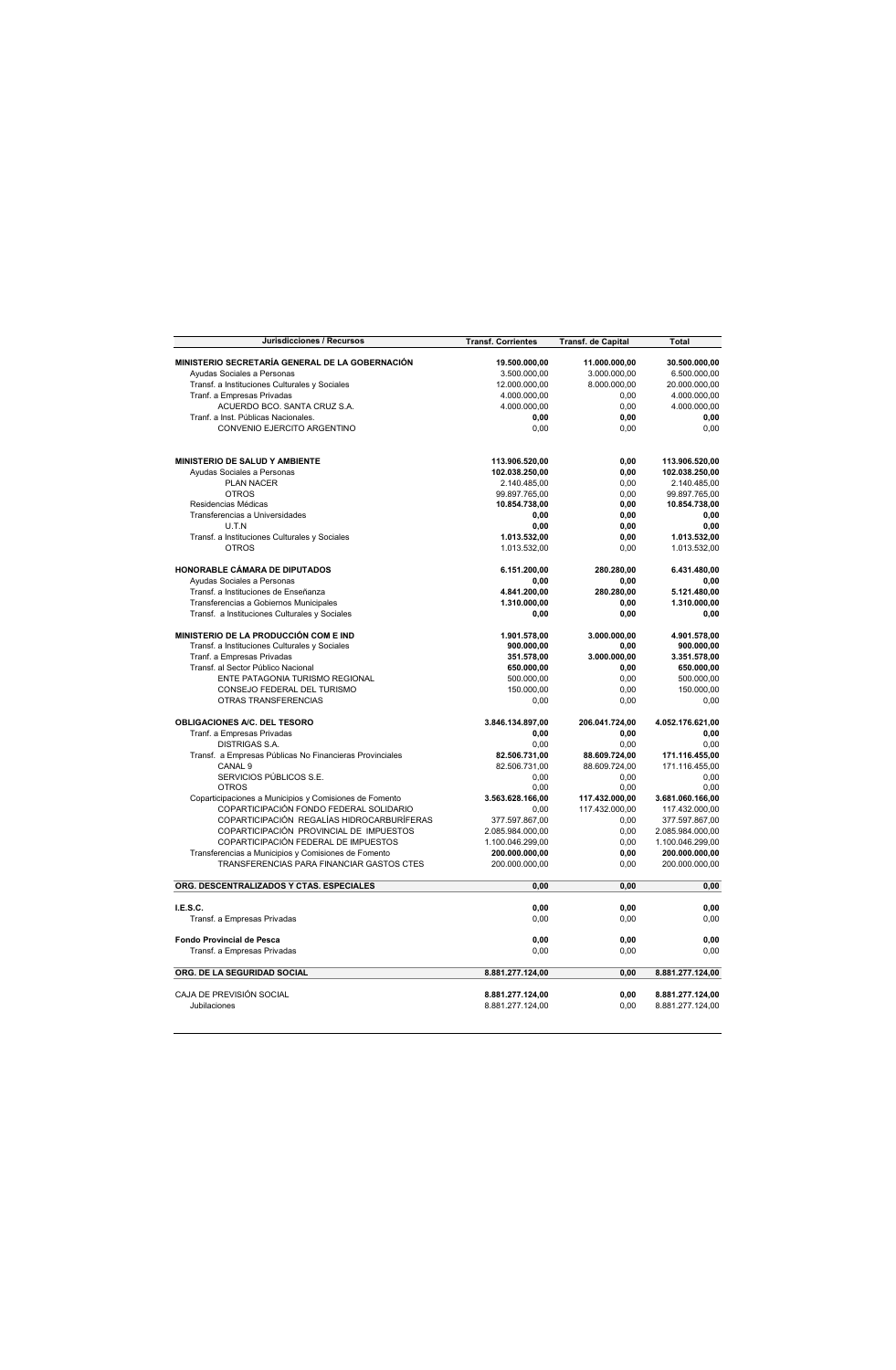PRESUPUESTO AÑO 2.018 PLANILLA ANEXA Nº 18

**INVERSIÓN FINANCIERA**

| <b>CONCEPTO</b>                                                            | <b>IMPORTE</b>                 |
|----------------------------------------------------------------------------|--------------------------------|
|                                                                            |                                |
|                                                                            |                                |
|                                                                            |                                |
|                                                                            |                                |
| MINISTERIO DE ECONOMÍA, FINANZAS E INFRAEST.<br>AYUDAS SOCIALES A PERSONAS | 0<br>0                         |
| <b>CFI LEY 23548</b>                                                       | 0                              |
| <b>CREDITO HIPOTECARIO</b><br><b>VARIOS</b>                                | 0<br>0                         |
|                                                                            |                                |
| <b>CONSEJO AGRARIO PROVINCIAL</b><br><b>CREDITO SOCIEDADES RURALES</b>     | 5.500.000<br>3.500.000         |
| <b>LEY OVINA</b>                                                           | 2.000.000                      |
| <b>VARIOS</b>                                                              | 0                              |
| <b>MINISTERIO DE DESARROLLO SOCIAL</b>                                     | 0                              |
| <b>COOPERATIVAS</b>                                                        | 0                              |
| MINISTERIO SECRETARIA GENERAL DE LA GOBERNACIÓN                            | 0                              |
| PRÉSTAMOS A L.P SECTOR PRIVADO                                             | 0                              |
| <b>MINISTERIO DE LA PRODUCCIÓN COM E IND</b>                               | 18.842.800                     |
| FONDO DE DESARROLLO PROVINCIAL<br><b>VARIOS</b>                            | 18.033.600<br>809.200          |
|                                                                            |                                |
| <b>OBLIGACIONES A CARGO DEL TESORO</b><br>PRÉSTAMOS A MUNICIPIOS           | 2.800.846.875<br>1.300.000.000 |
| DISTRIGAS S.A.                                                             | 135.346.875                    |
| SERVICIOS PÚBLICOS S.E.                                                    | 1.365.500.000                  |
| TOTAL DE ADMINISTRACIÓN CENTRAL                                            | 2.825.189.675                  |
| ORG. DESCENTRALIZADOS Y CTAS. ESPECIALES                                   |                                |
|                                                                            |                                |
| <b>INST. DE DESARROLLO URBANO Y VIVIENDA</b><br><b>VIVIPLAN</b>            | 2.000.000<br>500.000           |
| <b>FONAVI</b>                                                              | 1.000.000                      |
| <b>VARIOS</b>                                                              | 500.000                        |
| <b>INSTITUTO DE ENERGÍA SANTA CRUZ</b>                                     | 0                              |
| ENERGÍA EÓLICA                                                             | 0                              |
| TOTAL ORG. DESCENT. Y CTAS. ESPECIALES                                     | 2.000.000                      |
| ORGANISMOS DE LA SEGURIDAD SOCIAL                                          | 0                              |
| - CAJA DE PREVISIÓN SOCIAL                                                 | 0                              |
| TOTAL ORGANISMOS DE LA SEG. SOCIAL                                         | 0                              |
| TOTAL INVERSION FINANCIERA                                                 | 2.827.189.675                  |